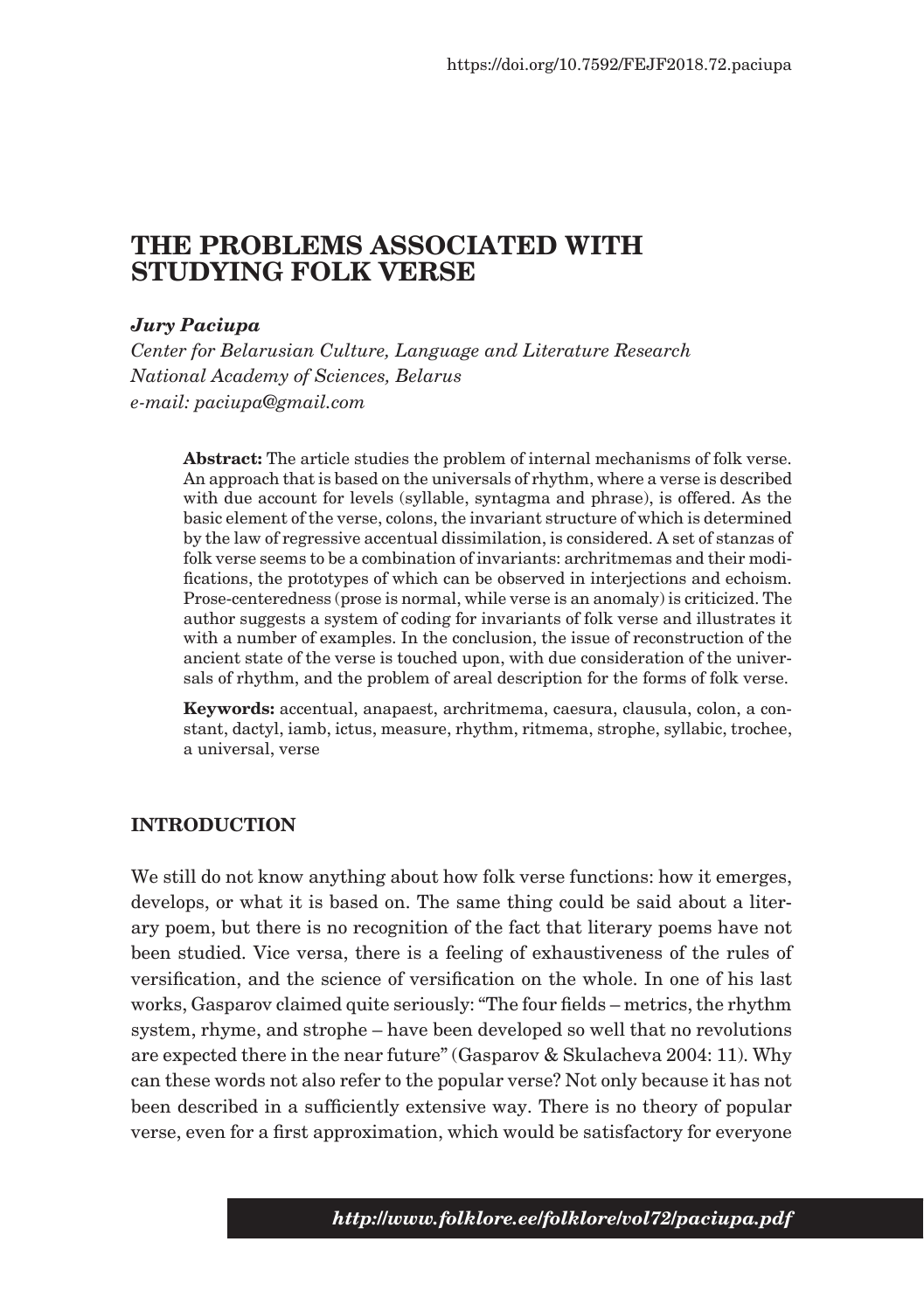to the extent which is observed in literature. The difference can be explained in a very easy way: The theory for literary verse consists in the rules of versemaking, orthometrics, while popular verse exists without any rules one way or the other, which desires an explanation.

In recent years, from the moment of the first experience of dealing with popular verse (Paciupa 2014), I have developed a theory of the verse in bare outlines, which continues my own previous research (Paciupa 2004) and synthesizes the conclusions made by verse researchers belonging to very different schools, which sometimes contradict each other, above all Potebnya (1884), Kvyatkovskiy (1966, 2008), and Taranovskiy (2000, 2010), and in certain aspects I rely on individual ideas and discoveries made by Chudovskiy (1915, 1917), Tomashevskiy (1959), Chukovskiy (2001 [1928]), Yanakiev (1960), Timofeyeva (1958, 1987), and Beyli (2001). For a review of my findings, I refer you to my publications (Paciupa 2014, 2014–2016, 2016). In this article, I summarize and uncover the experience of studying popular versification through a number of examples. The understanding of the verse is based on the universals of rhythm and seems to be relevant, at least, for any language that has an expiratory accent.

The purpose of the article is to reveal rhythmical universals of popular verse and create a system of coding for its invariants, which would allow poetic texts to be compared and described in the aerial and time perspective. The following issues should be addressed while pursuing the main goal: 1) brief theoretical basis of the principles of popular verse; 2) analysis of linguistic phenomena, in which rhythmical universals are observed; 3) a description of the system for coding invariants and illustrating it with examples from Belarusian folk poetry; 4) considering the perspectives of using the suggested system. In this article, the invariant-genetic approach to the verse phenomena was used, conclusions were made on the basis of observations over linguistic facts and the phenomena of popular verse, and for a more fundamental understanding of rhythmical processes, comparisons with well-known phenomena in other national traditions were made, both close and distant ones. As an introduction, let us recall a number of critical judgements which were exercised by renowned linguists, but were never taken seriously.

If the statement that "the accuracy of classification determines the accuracy of further studies" is true (Propp 2001: 7), the opposite is also true. In 1923, Yakobson wrote:

*The current division of verses into accentual, syllabic, and metrical is inefficient and inaccurate. The unity of the signs of division is not observed. While the accentual principle means a certain way of exercising a strong beat, 'syllabism' only means the measure of the length of a poem or a rhythmical segment; a syllabic verse can be both metrical (Vedic) or*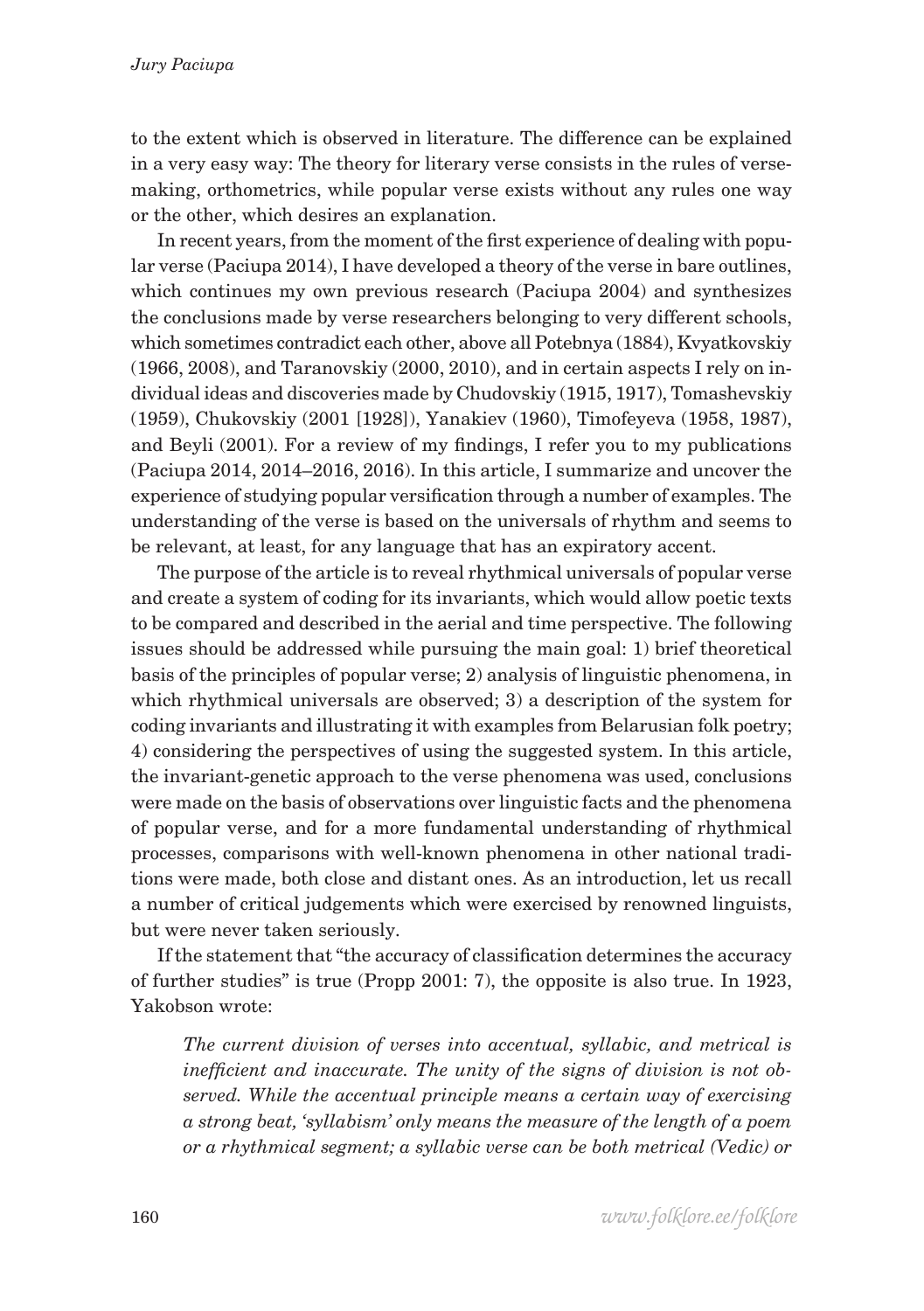*accentual at the same time, and such syllabic-accentual verse can also have syllabic segments (Russ. <кий> verse, 19th cent.) or do without them.* (Yakobson 1923: 46)

Neither of the "systems" holds up against criticism from the inside either. For example, a "syllabic" verse, unlike some subtypes of "accentual" verse, really exists. It is the oldest type of verse which lies at the origins of not every, but definitely of an overwhelming majority of national traditions. But it is provided with a completely mythical interpretation, in accordance with the name, except for the accentual aspect. Meanwhile, it was Polivanov who wrote the following:

*A pure incident of syllabic versification, i.e., the type of versification that is based exclusively on the aspect of the number of syllables in the corresponding parts of speech (verses), free from the accentual aspect, can be found in just a few languages*. (Polivanov 1963: 106)

As for "accentual" verse, the term itself is accurate but has no sense – within the scope of the effect of expiratory accent, all verses are accentual one way or another. This being said, some accentual verses in truth turn out to be pentons ("dolnik") (Paciupa 2014–2016, № 11: 23), while the measure of other "accentual verses" is irrational (Shtokmar 1952b).

As the experience of describing verse in very different languages, especially in languages that have recently acquired national attributes (which do not have standardized rules) and even more so, popular verse, has confirmed, reducing it to an unambiguous definition, a well-known "system of versification" is fraught with difficulty. As it has been rightfully pointed out by Tudenov:

*In almost all studies of folklore versification or the poetry of a transition period, an obtrusive tendency for looking for one or another common means for rhythm-making is observed, which aims at fitting all of the multiform rhythmical verse-making processes into Procrustean bed, i.e. the frameworks of the existing systems. … In our opinion, the rhythm of folk verse is set not by a single metrical tool, but by the whole set of metrical means that are used in different national traditions*. (Tudenov 1958: 84–85)

## **LEVELS OF SPEECH AND MECHANICS OF VERSE**

Before addressing the facts, the following aspects should be taken into consideration. Firstly, there are two principles of organization of verse, syllabic and accentual, which are correlated differently in different languages, but neither of them should be completely ignored. Secondly, different levels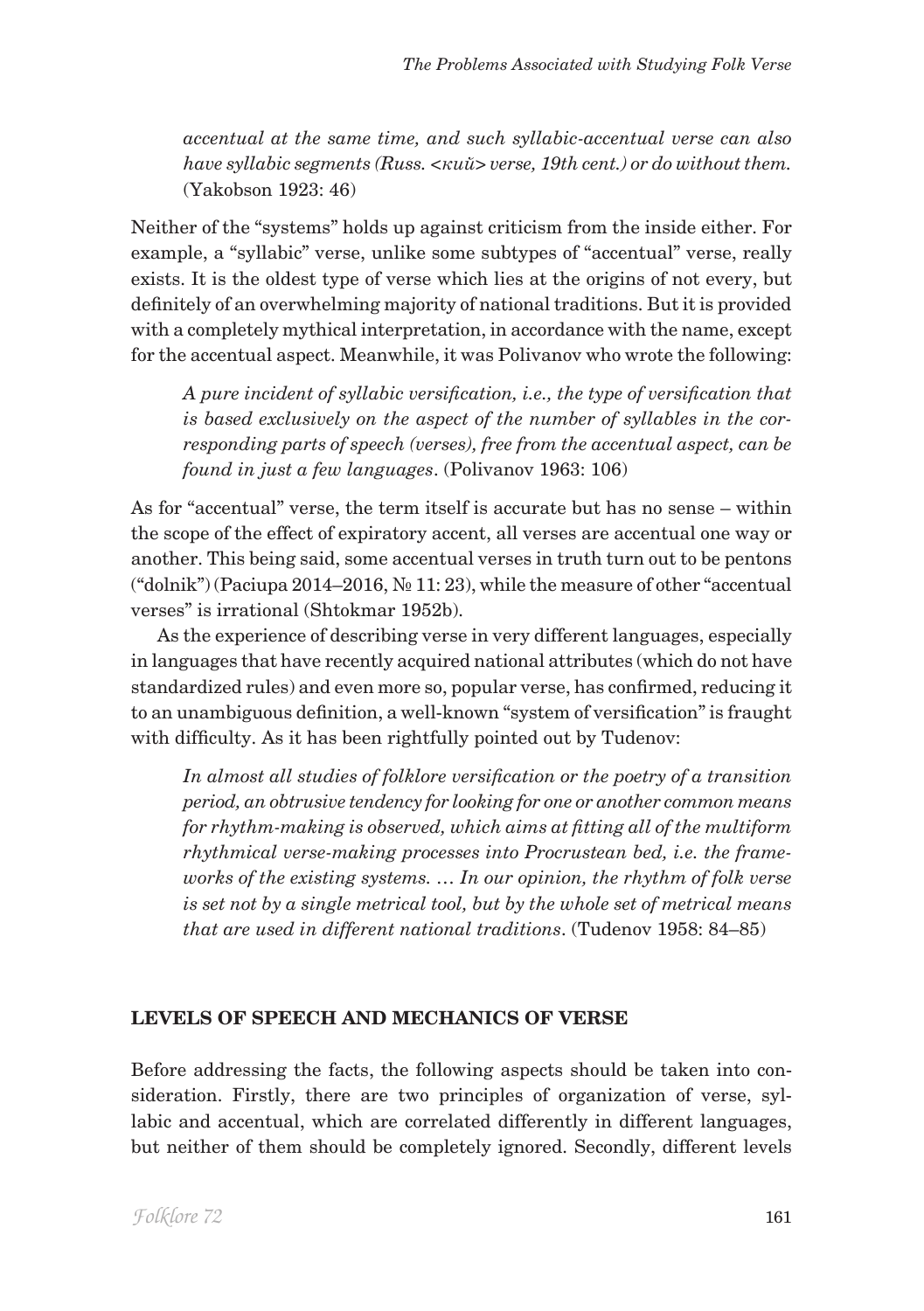should be distinguished in any poetic text: syllabic, syntagmic, and phrasal, which are correlated with the categories of poetics: syllable, colon, and period. In folk verse, speech and poetic segmentation match almost completely because of the lack of such a phenomenon as enjambment. The element of the most basic verse unit is a colon. Colons have internal structure that is measured by feet, and are united into a system – a period and a strophe (Fig. 1). A foot is an integrant, but not an element of a verse: if we compare colons with elementary particles, feet can be compared with quarks that are impossible to be isolated as individual units. The structural standing point of a colon is a constant, i.e., a final stressed syllable that corresponds to the syntagmatic stress (Fig. 2). Strong stances in the colon are distributed from the constant to the beginning of the verse, in conformity with the law of regressive accentual dissimilation (**RAD**) (Taranovskiy 2000: 274–282), which determines the invariant of a colon – a ritmema (see the paradigm of ritmems in Fig. 3).



*Figure 1. Structure of the strophema*  $[2(a + a + \beta)]$ *.* 



*Figure 2. Structure of a colon (archeritmema β).*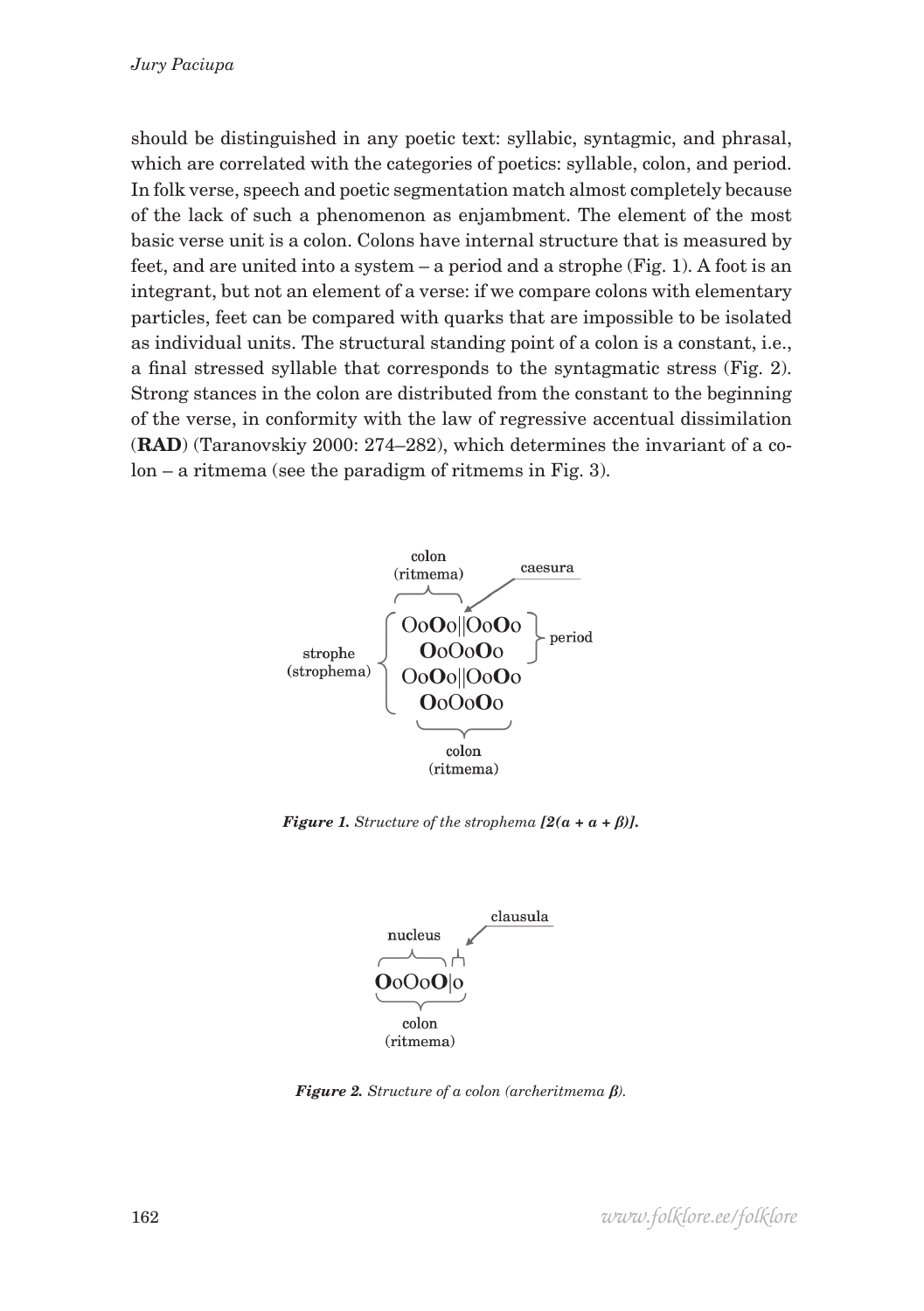| $00$ OoC                             |
|--------------------------------------|
|                                      |
| OoOoOo                               |
| ------------------------------------ |
| $000000$                             |
|                                      |
| OoOoOoOoC                            |

*Figure 3. Paradigm of ritmemas (archeritmemas and hyperritmemas).*

RAD is a resultant of more basic laws: the law of the final localization of the constant (**LC**) and the law of the distancing of accents (**DA**), which was well known to Vostokov and Samsonov (Vostokov 1817: 21–22; Samsonov 1817: 226). In accordance with the latter law, two ictuses cannot stand next to each other, which means that there is no such foot as a "spondee". However, if two accents turn out to be next to each other, one of them is deaccentuated and is no longer an ictus (ó**ó**), or there is a caesura (**ó||ó**) or leymah (**ó/\ó**) between ictuses. As Taranovskiy wrote later: "A dynamic accent should have two 'inclines' (i.e., a certain number of unstressed syllables before and after it) in order to be more pronounced" (Taranovskiy 2010: 540). Therefore, RAD is a consequence of an expiratory (dynamic) accent, and it manifests itself locally even in trisyllabic meters, for example, in anacrusis anapaest (Paciupa 2004: 308–309). Let us describe how, as a result of interaction between the LC and the DA, the RAD emerges, and then demonstrate this process directly on language facts and indirectly in folklore poetics.

From the DA, it follows that a constant does not tolerate any kind of stress right next to it, and if the stress does appear, it is deaccentuated. And now let us imagine this in motion: taking the constant as a baseline, we move from the end of the colon to the beginning of it. The third syllable allows stress, but a much weaker one. In texts, we most often observe the absence of stress here, or the "abandoned" stress, as Chudovskiy (1917: 63) calls it. Then an unstressed syllable follows, and on the fifth syllable a stress appears, which is more pronounced than on the third one, but is weaker than on the first syllable (i.e., weaker than the constant). This motion never stops until it reaches the beginning of the colon. The sequence of alternations may be different only if two (trisyllabic meters) or four unstressed syllables (pentons) will in some way consistently be forced between stressed syllables. However, trisyllabic meters and pentons are not generated on their own, and if they are, only under specific conditions and within specific limits, which will be discussed below.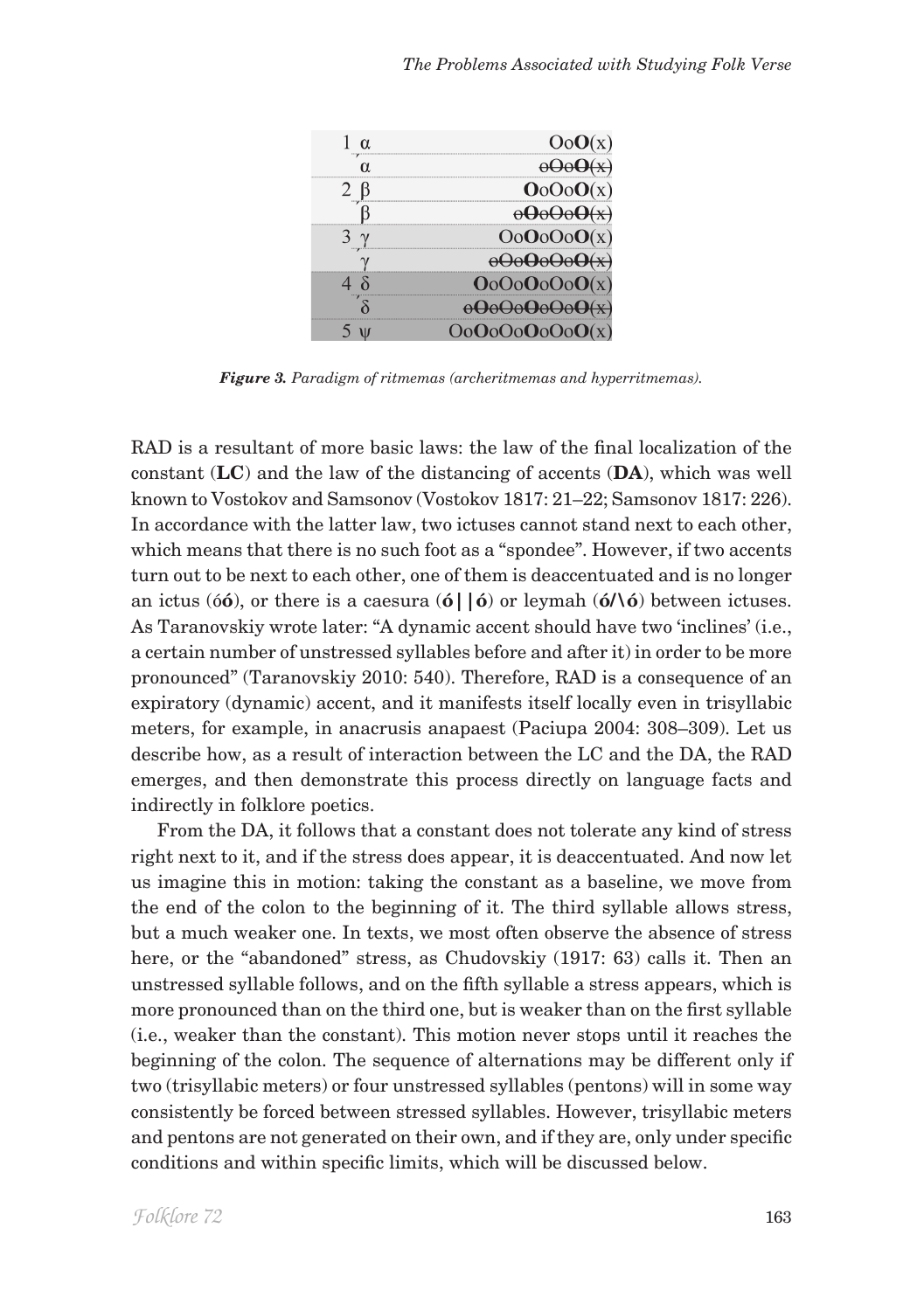Thus the RAD phenomenon, discovered by Taranovskiy (2000: 275), anticipated by Chudovskiy (1917: 60–63), and to some extent even earlier than that by Kulakovskiy (1890: 2), is not limited to a certain historical period. The "frame" rhythm that does not go along with the RAD has always been an abnormality and never – even in the eighteenth century, when it was mostly used in literary iambic verses – predominated. In folklore, "paeons" were most often detected (Samsonov 1817: 251; Dubenskiy 1828: 55–88) – this is how the RAD was described in terms of metrics. What also matters here is that both the syllabic and the accentual framings form a single whole, where the leading part belongs to the syllabism: the actual number of syllables in the colon, counting from the constant, determines the potential structure – the ritmema.

The ritmema, no matter how we see it – as an effect of the RAD, according to Taranosvkiy, or as an alternating rhythm, according to Tomashevskiy (1959: 41–56), or by means of "check rows" suggested by Kvyatkovskiy (2008: 545–547), or, eventually, as an ancient dipody or as a paeon, observed by Samsonov and Dubenskiy – in any case, it is trimetric, not dimetric. The ritmema contains an alternation of alternations: firstly, ictuses and unstressed syllables alternate, and, secondly, strong (mandatory) and weak (nonmandatory) ictuses alternate too. This surge of alternations, or "a more complex metric unit" (Alandskiy 1875: 81), if you wish, can be called an actual foot, while the feet that are usually used, such as iambic, trochaic, and paeonic feet, always simplify the rhythmic space. They are like the Cartesian coordinate system, like a scale system, external to the object. This is why it is strongly recommended to use both the iambic-trochaic and the paeonic scales in parallel. It is paradoxical, but it has turned out to be equally useful to reject a foot in literature (Chudovskiy 1915: 60), i.e., where it has been expected, and to implement it in folklore (Beyli 2001: 27–78, 386–398), where it has seemed inconceivable. Every single theory has its due time.

The absolutization of one of the principles of the organization of a verse led to the emergence of a number of competing theories of folk verse in the nineteenth century: foot, accentual, syntactic, and musical theories (see Shtokmar 1952a: 17–135), which, as had been pointed out by Taranovskiy, were not antagonistic, but complementary (Taranovskiy 2010: 520–522). The basic element of a verse – *the colon* – was referred to as a "prosodic period" by Vostokov (1817) and as a "syntactic foot" by Potebnya (1884), which led not only to a confusion of notions, but also to the elimination of the perception of the hierarchical organization of versified speech as it is. Perhaps it was only the musical theory (the most erroneous, by the way) that was not at fault in this case and divided the levels of verse structure. But the tendency for planar perception of a verse, which does not take into consideration either the hierarchical structure of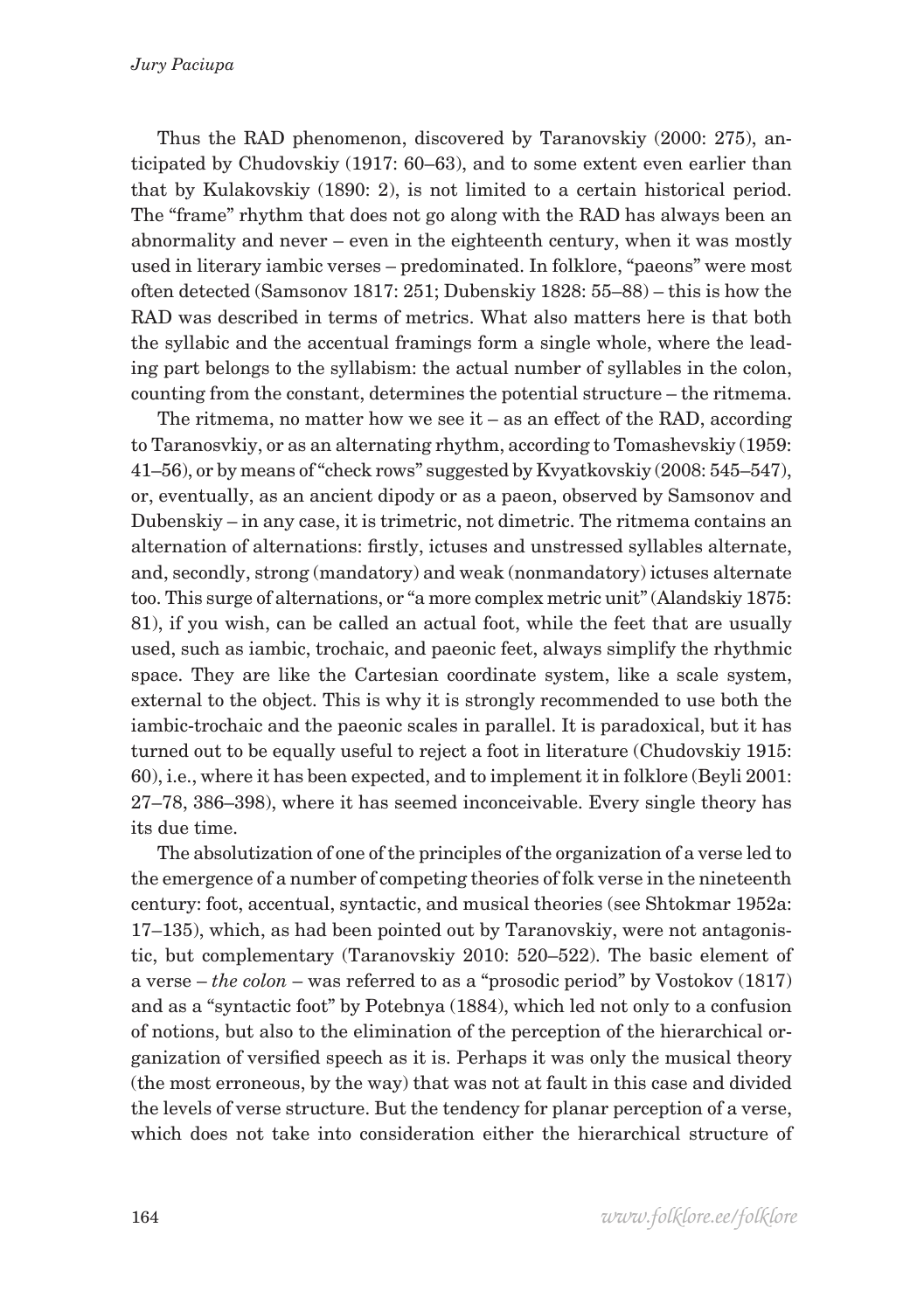a verse text or the trimetric development of the rhythm, is still alive, and it has even been flourishing. This reductive trend is alive in the interval theory of the accentual verse ("dolnik", "taktovik", "purely accentual"), which is the continuation of the school metrics and goes back, perhaps, to Trediakovskiy, who pronounced a verdict on the colon: "сии члены не стихи" (these members of a sentence are not a verse) (Trediakovskiy 2002: 110).

#### **INTERJECTIONS AND RHYTHM UNIVERSALS**

However, in the nineteenth and twentieth centuries, through joint efforts of folklorists, poetry researchers, and linguists, massive factual material was collected. And if we disengage ourselves from individual theoretical discrepancies, it can be said that we are dealing with a quite full perception of the structure and the main forms of the Slavic folk verse, which enables us to reconstruct its development against the background of the development of the Indo-European and panhuman verse. The basic forms of the Belarusian and, more widely, the Slavic folk verse are 8+8, 6+6, 5+5, 8+6, etc. The combinations of five and six syllables are not divided into smaller elements, while the combinations of eight syllables are divided into 4+4 or 5+3. However, the links between these smaller colons are stronger than between large ones, while, on the opposite, the caesuras between them are less clear. These combinations give rise to such phenomena as 8-syllabic (4+4 and 5+3), 10-syllabic (5+5 and 3+6), 12-syllabic (6+6 and 4+4+4), 14-syllabic (8+6), which are known as "syllabic verse", either folk or literary. They constitute the main stock of the proto-Slavic verse (Ivanov & Toporov 1963). However, such forms occur in Turkic, Mongolian, Finno-Ugric, Caucasian, and other languages, not to mention Indo-European ones. Why do such combinations predominate, and what do they have in common?

If we have a close look not only at the number of syllables in the colon, but also at the localization of the constant, we will notice a consistent pattern: in the colons with the even numbers of syllables, the constant is usually on a next-to-last syllable, while in the colons with the odd number – on the last syllable, which is why the nucleus (i.e., all syllables in the colon or its lines, except for the clausula (Fig. 2)), is initially of two types only  $-3$ -syllabic and 5-syllabic (Oo**O** or **O**oOo**O**). The 7-syllabic nucleus of an 8-syllabic verse also genetically comes down to these structures. However, most often, 8-syllabic verses are divided into colons in synchrony too: 4+4 or 5+3. If the nucleus is 3 or 5 syllables long, and the RAD law applies invariably, there can be no other rhythm except for trochaic. But as soon as the length of the nucleus changes, the trochee disappears (the last example in the article represents a modified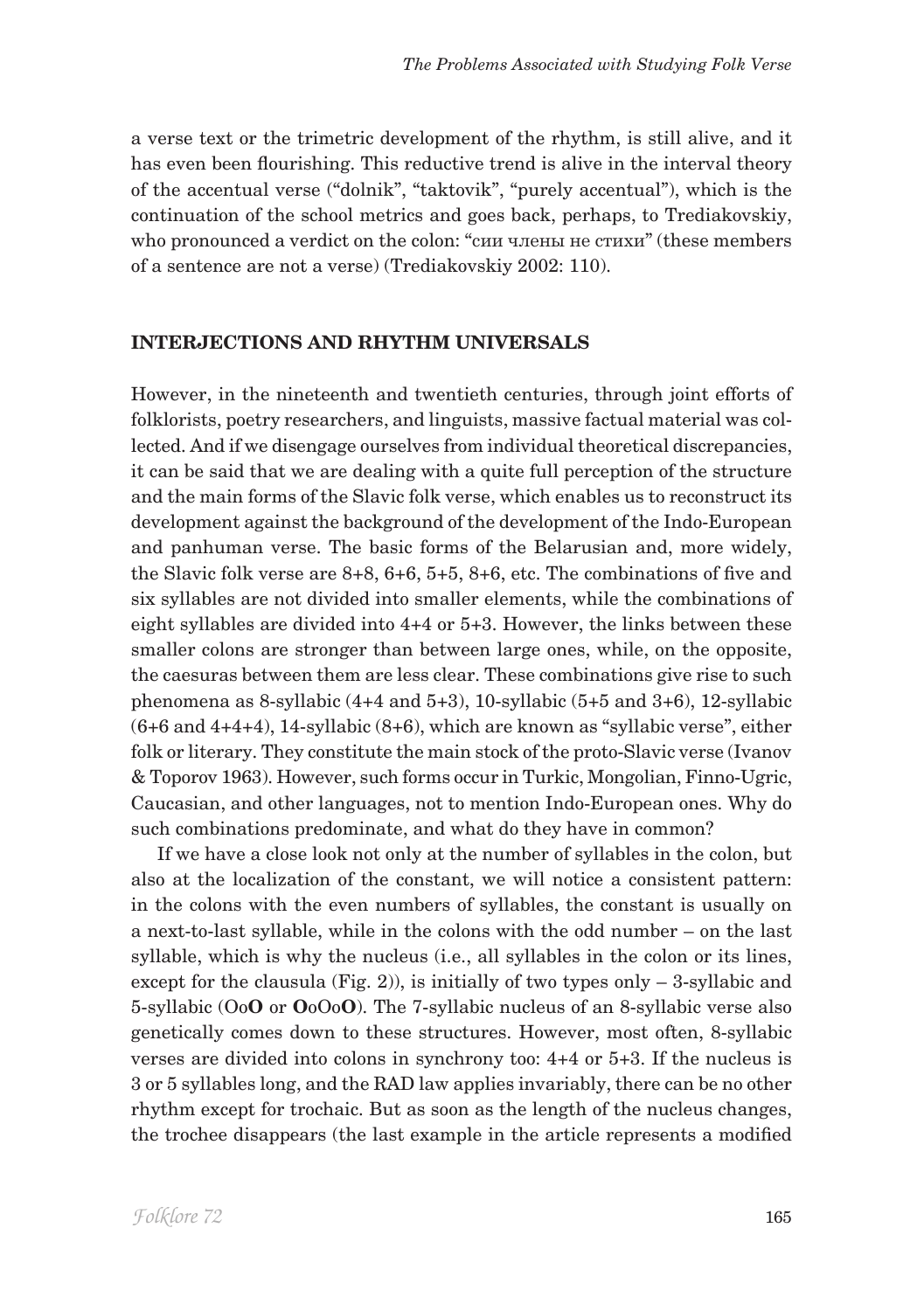ritmema of this kind). In order to assure ourselves of the assumptions that have been made and see the interrelation between the length of the nucleus and the structure of the ritmema, perfect conditions are required, under which every single syllable could have a potential of being an ictus, because it stands in the strong position – under the stress. Fortunately, such conditions exist virtually in all world languages, namely in exclamations and onomatopoeias, which will serve us as a "perfect" model for observation.

Let us reproduce a knock at the door: *tuk-tuk*, the clock ticking: *cik-tak*; a cuckoo calling: *ku-ku*; and some other similar sounds: *buĺ-buĺ*, *kap-kap*, *haŭhaŭ*, *miaŭ-miaŭ*, *roch-roch*, *oj-oj*, *lia-lia*, *tak-siak*. In every single case of a twopart, complete or incomplete, reduplication of 1-syllable words a stronger stress falls on the last syllable: *tuk-túk*. This peculiarity is also observed in such words as *ki-hi*, *ku-ha*, *ču-fy*, *kuldyk*, *baŭbyć*, *šturchieĺ*, *čyryk*, *šarach*. The position of stress is not dependent on the nature of vowel sounds or their setting. Of course, you can say it the other way round: *túk-tuk*, but you will have to make conscious effort to do that. One way or another, the stress in the preposition will always sound less natural. We can say: with formal equality of stressed syllables, a stronger stress falls upon the last syllable. The obtained result verifies a common law: in a neutral style, syntagmatic and phrasal stresses are at the end (Kodzasov & Krivnova 2001: 386; Bondarko & Verbitskaia & Gordina 1991: 116–117). Verse obeys the same LC law. We can abstract our minds from what the onomatopoeia will be – a syntagma (*tuk-tuk*), a word (*kuldyk*) or a "word-phrase". However, if we change experimental conditions and emphasize both components to a considerable degree: *túk – túk*; *káp – káp*, we will observe something like a pause between the two words, which means that the DA law comes into play here. However, it is still too early to make any kind of conclusions on the basis of what we have just seen.

Let us have a look at similar three-syllable combinations: *tuk-tuk-tuk*, *kapkap-kap*, *haŭ-haŭ-haŭ*, *ach-ach-ach*, *o-jo-joj*, *o-ho-ho*, *o-cho-cho*, *u-cha-cha*, *tra-ta-ta*, *nu-i-nu*, *ta-ra-rach*, *ty-li-li*, *ciu-liu-liu*, *čyk-čyryk*, *šabultych*, *ku-klusklan*. The accents are also distributed in a certain sequence here: *túk-tuk-túk*, *káp-kap-káp*, *ó-jo-jój!* The strongest syllable is always the last one, which is always stressed, but there is a clear stress on the first syllable, too. (In fact, the nature of accentuation of the first and the last syllables is different, which is especially noticeable on the example of such onomatopoeia as *í́-ho-hō!*, where the voice goes up on the first syllable, and the syllable becomes stronger, while on the last syllable it becomes longer and stronger. But we abstract our minds from the nature of accents.) The second syllable, which is right in the middle, sounds as if it is not stressed at all. Even if we make a conscious effort, it is much more difficult to shift the stress to the second syllable than to the first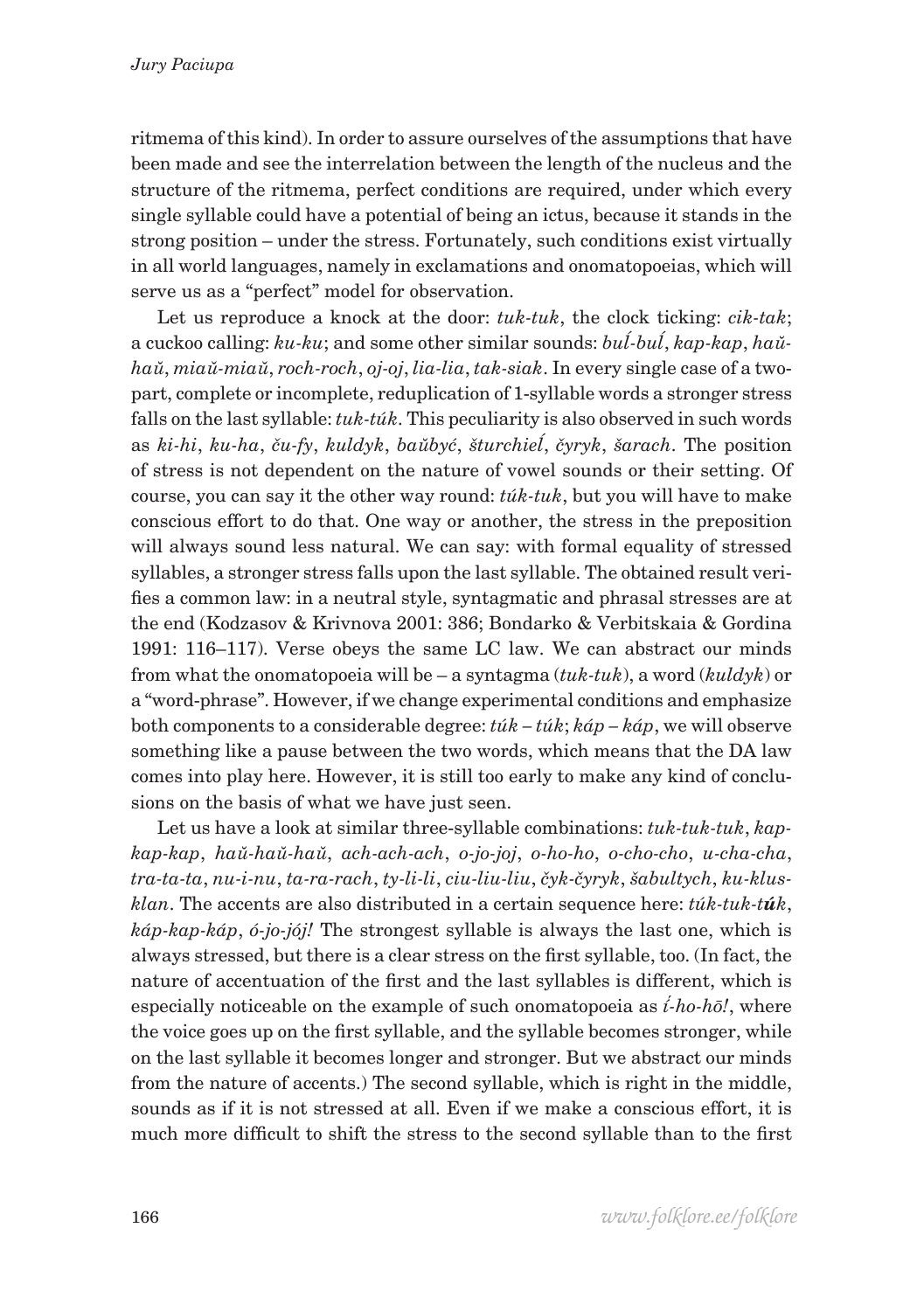one in a two-syllable composition. Thus we are witnessing the alternation of the intensity of pronunciation with formal identity of syllables, i.e., we get the rhythm that can be interpreted as trochaic. It is extremely important that it inevitably emerges outside of the opposition "verse/prose".

Now let us turn to longer combinations, trying to say them fluently, without any breaks. In order not to get confused with their number, you can record every single syllable on paper with a pencil. This time we have five syllables: *tuk-tuktuk-tuk-tuk*, *kap-kap-kap-kap-kap*, *haŭ-haŭ-haŭ-haŭ-haŭ*, *ach-ach-ach-ach-ach*, *o-jo-jo-jo-joj!* And once again, there is a strong accent at the beginning and at the end of a syntagma, and a less pronounced one in the middle: *túk-tuk-túktuk-túk*. We can hear a similar rhythm in the folk lullaby refrain: *а́-а-а́-а-а́*// *а́-а-а́-а-а́*. In other words, there are three ictuses per five syllables. In 3- and 5-syllable combinations stressed positions are distributed in a way that the first ictus always falls on the first syllable. It gives us a trochaic cadence, but any trochee can also be interpreted as a paeon, and under certain conditions also as an anapaest (see Paciupa 2014–2016, № 11: 20–23), i.e., meter is not an immanent property of the text, but a conventional scale. If exclamations and onomatopoeias are said without pauses, there are no deviations from the sequence described above. Exceptions may only occur when particles or suffixes are attached to exclamations, which, as a rule, are unstressed: *avochci! nu-tka! ojeńki!*, the Russian *oy li!*, etc. This exception proves the rule.

At the beginning of the twentieth century, Chudovskiy explained why this happens: "In a sense, I am ready to determine the most versified speech as the speech that is easy to say. Rhythmics is all about saving your voice" (Chudovskiy 1915: 83). Or, as contemporary phonetics teaches us: "The alternation of strong and weak stresses is more convenient than the vicinity of the ones with equal effect" (Kodzasov & Krivnova 2001: 386). However, this is not merely the alternation, but the alternation within the limits of a certain syllabic structure, in which the trochee-type rhythm is inevitable under given conditions. The invariable presence of trochee in folklore is not the influence of literature, as it was assumed by Vostokov (1817), but rather the other way round. Beyli was right: "Its emergence should not necessarily be ascribed to the influence of literary verse" (Beyli 2001: 151). Some similarity to verse is also observed in the ontogenesis of speech: "It is still in the cradle, while not being able to talk yet, a baby who is eight or nine months old is happily uttering some rhythmical babbling" (Chukovskiy 2001 [1928]: 276). And it is trochee-type structures that are predominant: "Very boldly, without lengthy considerations, little children break down any kind of word form in order to secure the victory of their favorite rhythm" (ibid.: 285).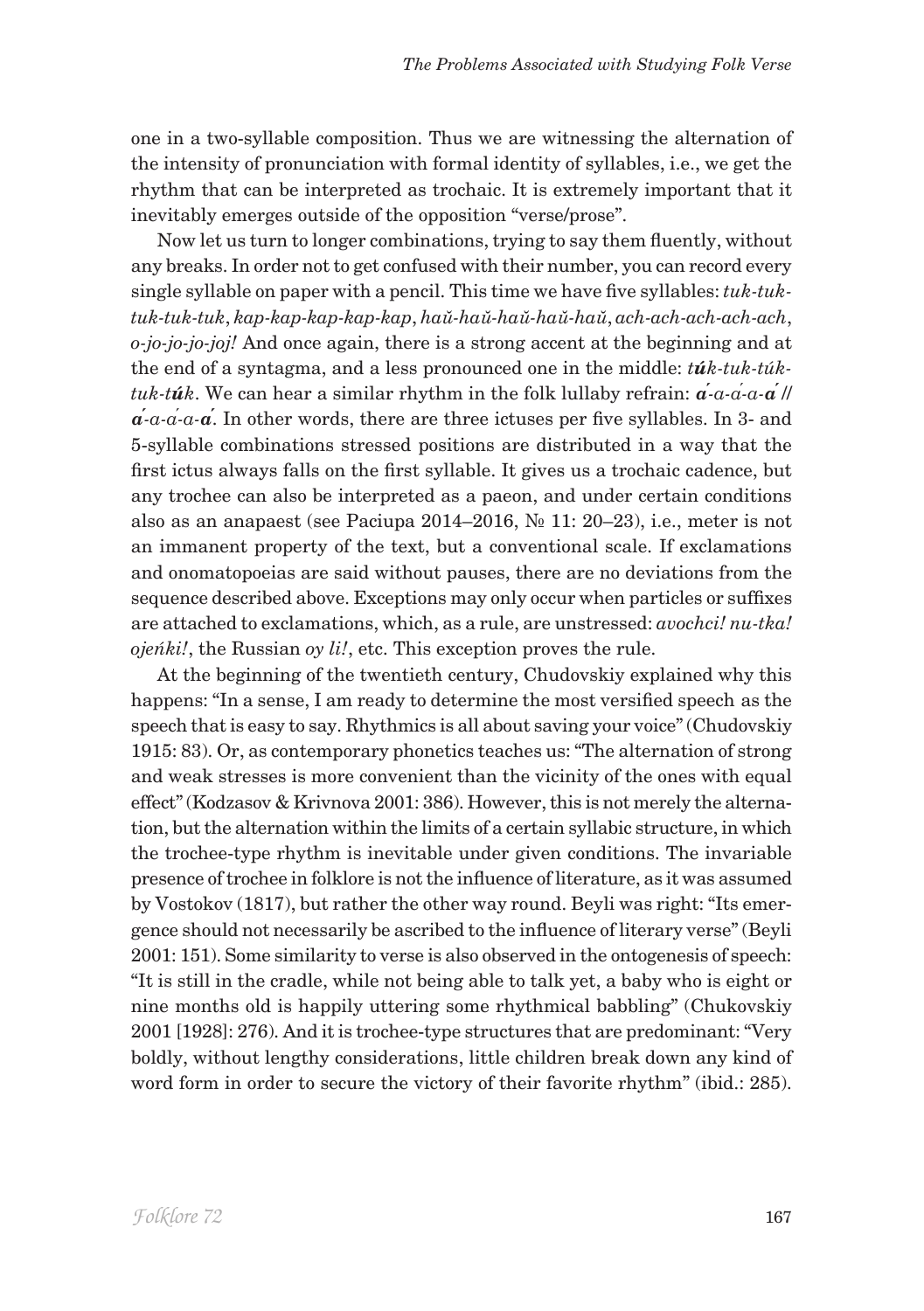## **THE SYSTEM OF RHYTHMIC FORMS CODING**

So, the following structures are observed in exclamations and onomatopoeias – the three stages of rhythm generation – **a monad**: **O** (one ictus); **a diad**: o**O** (two syllables and one ictus); **a triad**: Oo**O** (three syllables and two ictuses), and **a pentad**: **O**oOo**O** (five syllables and three ictuses). The first two do not and cannot contain within themselves any kind of rhythm measure – a rhythmicity (periodicity of some kind or recurrence, as Kvyatkovskiy would have put it). Only the last two are the minimum rhythm units with a 2-syllable (weak ictuses) and a 4-syllable (strong ictuses) alternation range, or, in other words, the reification of a ritmema. Incidentally, a 3-syllable unit is not quite independent either, because it does not accommodate the full rhythmic cycle of the RAD: from the constant (as a strong ictus), bypassing the middle one – to the strong ictus, but only half of the cycle: from the constant – to the middle ictus. Tomashevskiy noticed the rhythmical dependence of commas – small colons (Tomashevskiy 1959: 23), while Kvyatkovskiy made a number of important conclusions for his theory on the basis of this phenomenon (Kvyatkovskiy 1966: 364, 96, 64).

Traditional folk verse comes down to the combinations of colons with 3- and 5-syllabic nuclei or goes up to them. This phenomenon is not only verified by the facts from Belarusian folklore. However, I will not decide on the generality of it and will refrain from further generalizations. It can only be pointed out in advance that certain exceptions are monosyllabic languages. In such languages, regardless of the nature of stress, syllable monads and diads serve as construction material: "The initial measure of the Vietnamese verse is a bar (*tyet*), which usually consists of two syllables (sometimes from three syllables or from one syllable). … Syllable tones do not alternate one after another, but the tones of the last syllables in bars" (Yan 1976: 101). Obviously, a bar here is something equal to a foot if the number of syllables is taken into account, or even a smaller unit, while it is equal to a colon if the level is taken into account. In European languages, a verse cannot be made up of 1- or 2-syllable commas, because they agglutinate into larger colons, even in such literary contrivances as brachy-colons (see Kvyatkovskiy 1966: 64–65).

We can regard the sequence of structures o**O** (*tuk-tuk*) as the iamb, but it will not be an iamb, just like it is not an iamb in the Khmer language, which has expiratory accent, by the way. Feet are the integrants of colons, which are not divided by caesuras, like the latter, and are impossible to single out without ruining the word. The question arises as to what is primal – syllabic or accentual structures, trochees or triads? We assume that syllabic structures are primal, since even in diads that we have had a look at in the first run some kind of iamb could be observed. The trochee "disappears" in some other struc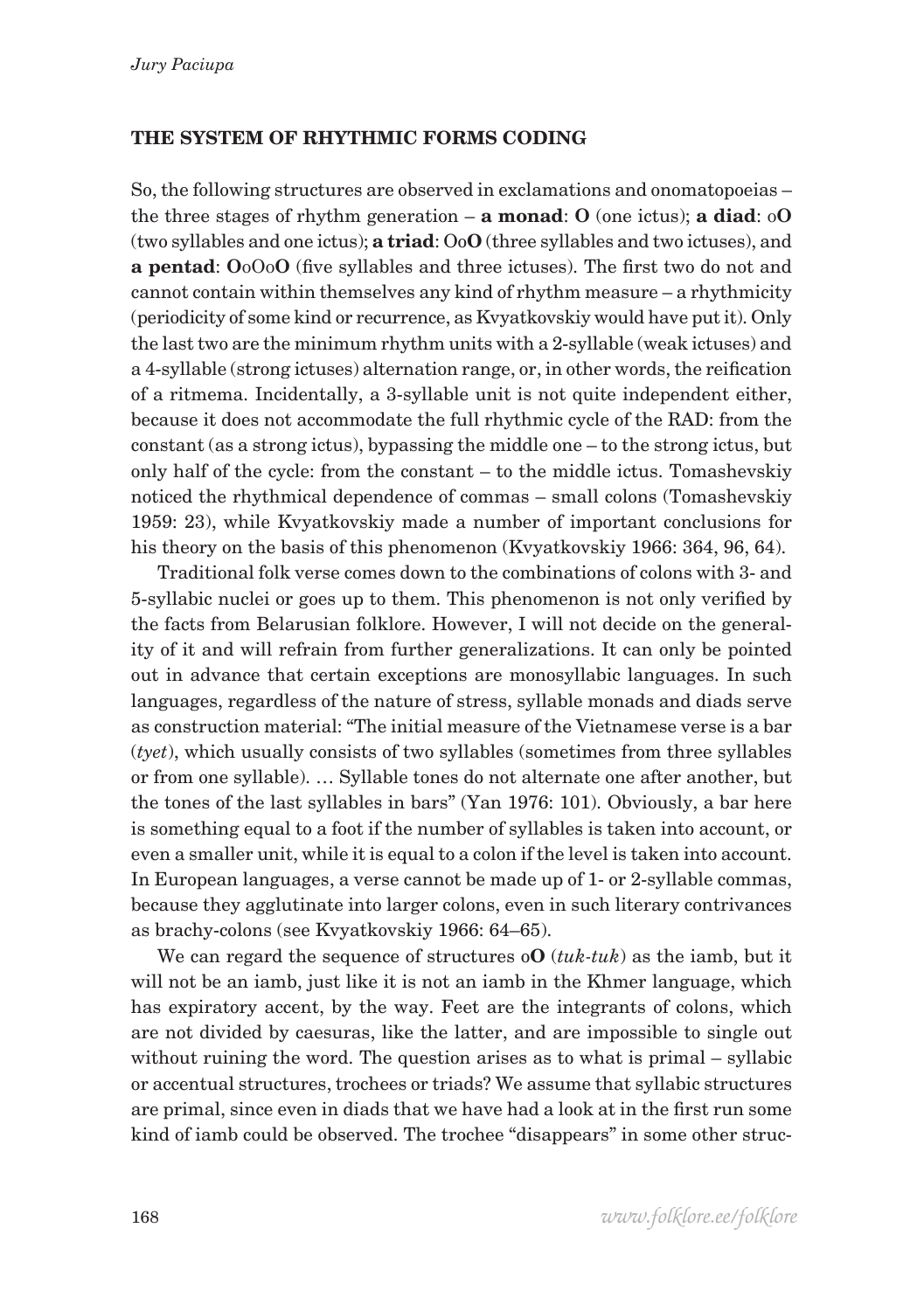tures of folk verse, too, if the constant is changing its position. Of course, it would be very interesting to observe how the syllabic structures in languages with very different prosodic characteristics, for example, with the left phrasal stress, behave, but such extensive work was never included in the range of our tasks. Nevertheless, we can claim that in exclamations, onomatopoeias, and reduplications of different kinds there are universals, along the lines of which folk verse is built up.

The discovery of rhythm universals as an invariant of a verse is changing the relations between verse and prose fundamentally. Prose, from now on, stops being the baseline, a norm, etc. If we abstract our mind from such anomalies as lipo- and hypermetria, rhythmical inversion, etc., it will be possible to describe the diversity of folk meters with the help of symbols. The suggested formula is an advancement of the digital encoding of A. Potebnya (see Potebnya 1884; for explanations Shtokmar 1952a: 71–76).

An elementary unit of a verse is a colon **κ**, its rhythmical invariant is a ritmema **ρ**. In folklore, all ritmemas come down to two archeritmemas with a 3- and 5-syllable nucleus. Without regard for clausula, we will record them as **ᾶ** and **β̃**, with the account of feminine clausula – as  $\alpha$  and  $\beta$ , masculine clausula – as  $\alpha$ <sub>-1</sub> and  $\beta_{-1}$ , and dactylic clausula – as  $\alpha_{+1}$  and  $\beta_{+1}$ . The regularly occurring system of colons – period  $\pi$ , will be expanded in round brackets (), while the regular combination of periods – stropheme  $\sigma$  – in square brackets  $\iint$  (Fig. 1), just like the irregular combination of periods – strophoids **ς**, and a row of strophes or strophoids that make a text  $\xi$  – in curly brackets  $\{\}$ . Colons that are smaller than 3 syllables virtually do not exist (see Kvyatkovskiy 1966: 364, 96; Tomashevskiy 1959: 23). However, 1- and 2-syllable commas are often used as the edging of colons (refrains and exclamations), i.e., as subritmemas: **ι** and **υ**. In addition to heart-rending romances and the so-called guerrilla songs, regular meters are only observed in folklore in embryonal state, if any. Let us introduce designations for them as well: trochee as it is **ε**; iamb **ο**; paeons (as doublets **ε** and **ο**) – 1st **ή**; 2nd **ώ**; 3rd **η**; 4th **ω**; dactyl **λ**; amphibrach **μ**; anapaest **ν**. The process of transformation of archeritmemas into literary meters remains outside of the scope of this research.

Within this system, **α** and **β** are the basic units, and **ι** is a minimal unit that is equal to a syllable. In some languages, for example, in monosyllabic **ι** and **υ**, obviously, belong to the set of basic elements (see Leang 1963; Yan 1976; Slovar' 1974: 127–130, 159). In Turkic languages, where stress is on the last syllable, the colons containing an even number of syllables represent an iambtype conglomeration **υ2**, which, however, is easily linked to a trochee-type colon **α–1** (see Korogly 1983: 304). Unlike Potebnya's system, this one encodes not only quantitative syllabic parameters, but also qualitative accentual ones – the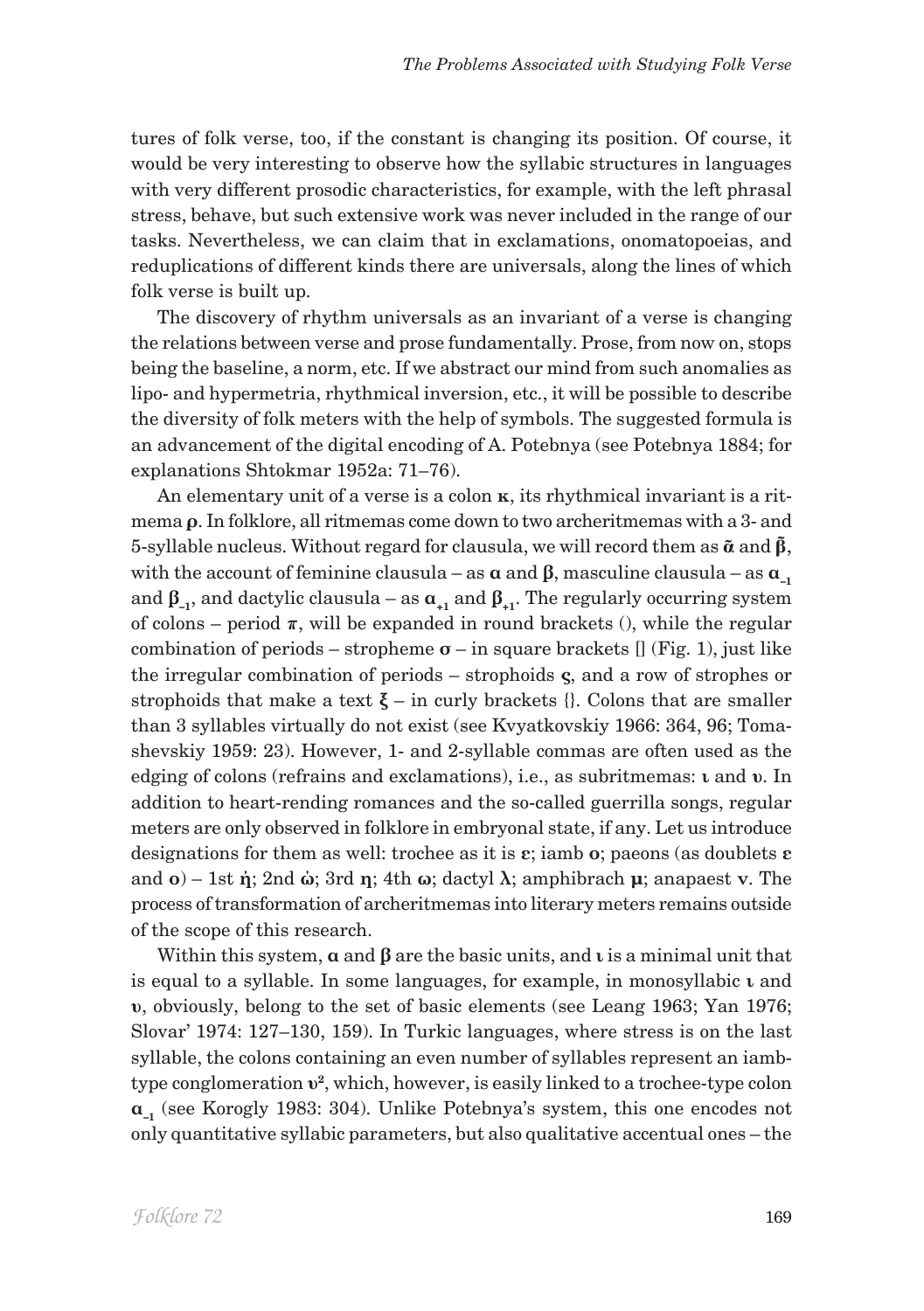location of the constant and the nature of the clausula – and, at the same time, it conveys the uniformity of the nature of folk verse, which, thus, comes down to combinations and variations of archeritmemas. As an example, I will have a look at the models of some typical strophes from the repertory of Belarusian folklore (words with inversion are marked in italics).

The most popular meter is 8 syllables, which can be observed among the inhabitants of all or almost all parts of the world (Bardavelidze 1975), for example, the Georgian high *shairi*, which is inclined towards a tetrameter trochee, and the formula is written down both in an expanded and in a short form – **[(α +**  $\alpha$ ) +  $(\alpha + \alpha)$ ] = [2( $\alpha + \alpha$ )]:

> Oj, u póli || za haróju  *Rascie žýta* || z liebiadóju (PK 1978: 56)

Owing to the abundance of masculine clausulae in the Belarusian language, an 8-syllable unit is often transformed into a 7-syllable one, which is also a frequent phenomenon in Turkic languages (see Akhmetov 1964: 95), while the structure of the nucleus does not change –  $[(α + α_{-1}) + (α + α_{-1})] = [2(α + α_{-1})]$ :

> A na *dvare* || snieh napáŭ, A malójčyk || z *kania* spáŭ (PK 1978: 73)

Another ancient meter is a 10-syllable unit with a 5-syllable colon, namely, its version with a masculine clausula:  $[(\beta_{-1} + \beta_{-1})]$ , which is often observed in the Belarusian calendar-ritual poetry (it is inclined towards trochaic trimeter):

> Dzie kaza nahój, Tam žyta kapój (ZP 1975: 375).

In East Slavic languages, owing to variable stress, the availability of long words – primarily, of full adjectives, verbs with a postfix *-sia*, and diminutivehypocoristic forms – the meters with dactylic clausulae, in particular, 10-syllable units, got widespread use  $[(\alpha_{1} + \alpha_{1})]$ :

> A Kaliádački, Bliny-ládački! (PZK 1992: 111)

At the end of the eighteenth and beginning of the nineteenth centuries, this 10-syllable unit was canonized as a "Russian meter" for the pasticcio of folklore.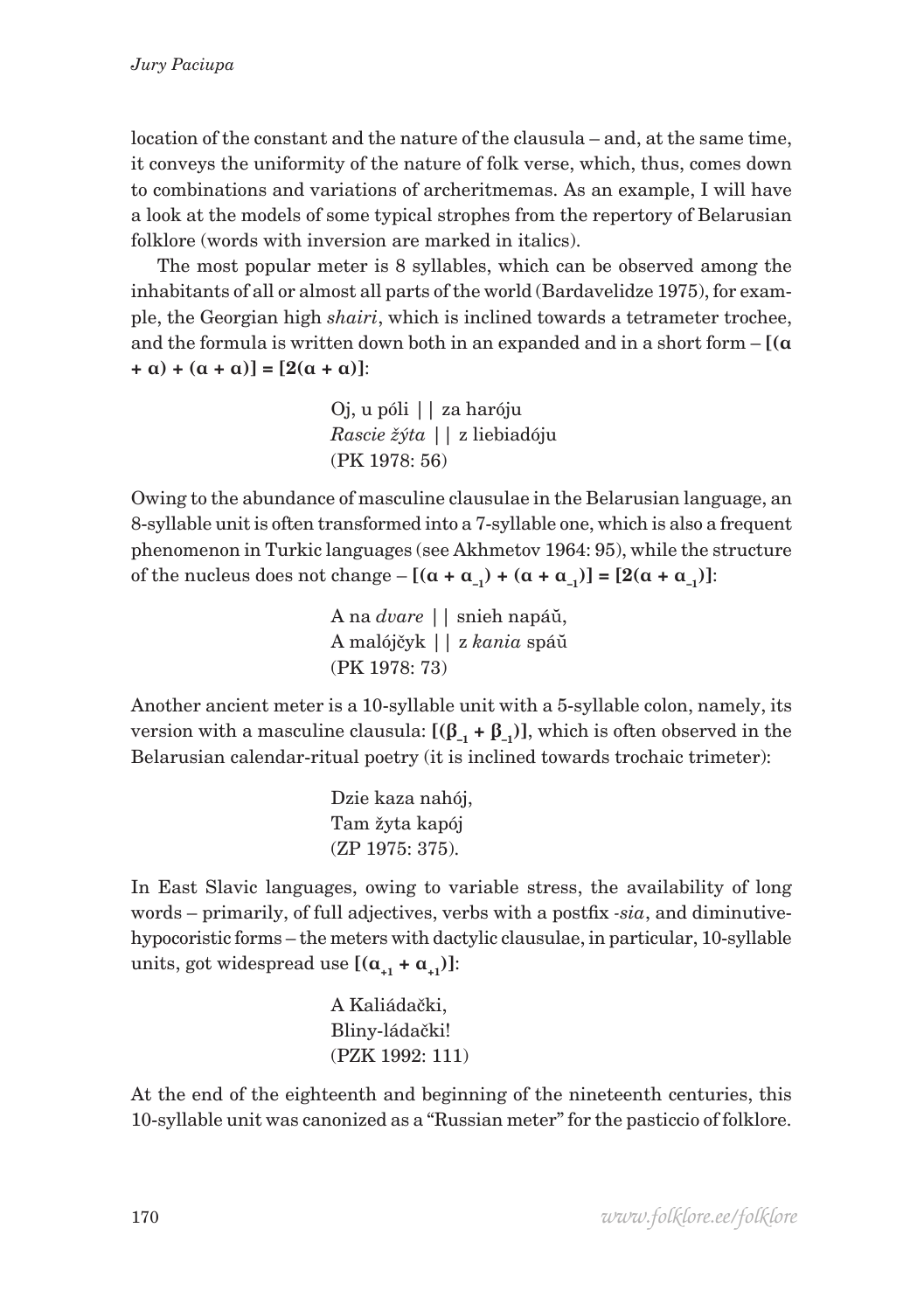Sreznevskiy saw a proto-Slavic "epic meter" in it (Sreznevskiy 1959 [1950]: 71–72), but, in the light of the new data, dactylic clausulae outside of the borders of East Slavic languages is an atypical phenomenon (Beyli 2001: 148). It should be pointed out that a similar consistent pattern is also observed in the ontogenesis of a verse: among children, "dactylic rhymes hardly ever occur" (Chukovskiy 2001 [1928]: 276). Quite often, especially in calendar-ritual poetry, which, in comparison with lyric poetry, is less regulated, colons  $\beta_{-1}$  and  $\alpha_{+1}$  can co-exist in one text:  $\beta_{-1} = \alpha_{+1}$ , and difference between them becomes prominent only when they are said out loud.

And, finally, one more ancient and simple meter that is widespread not only in Slavic languages, but also far beyond its limits – a 12-syllable unit with a 6-syllable colon and a 5-syllable nucleus  $[(\beta + \beta) + (\beta + \beta)] = [2(\beta + \beta)],$ which is also inclined towards trochaic trimeter and is popular in literature:

> Holub na čaréšni,  *Halubka* na víšni. *Skažy* moj miliéńki, Što ŭ ciabie na mýsli? (Fedecki 1992: 27)

More complex formations emerged later on, and their areals were no longer all-encompassing. One of the most widespread complex meters is a 14-syllable unit, which is a combination of the meters described above (it is inclined towards the combination of trochaic trimeter and tetrameter), is typical in folk lyrics, and has exerted an immense effect on literary verse **[(α + α + β) + (α +**   $[2(\alpha + \alpha + \beta)] = [2(\alpha + \alpha + \beta)]$ :

> *Siadzić* hólub || na dubóčku,  *Halubka* na višni. *– Skažy, skažy*, || dziaŭčyníca, Što ŭ ciabie za mýsli? (PK 1978: 104)

An asymmetrical strophe  $[(\beta_{-1} + \beta_{-1}) + (\alpha + \alpha + \beta_{-1})]$  is a very interesting and even somewhat obscure phenomenon:

> A ŭ *poli* viarbá, Pad viarboj vadá. Tam chadzíla, || tam huliála Dzieŭka maladá (PK 1978: 60)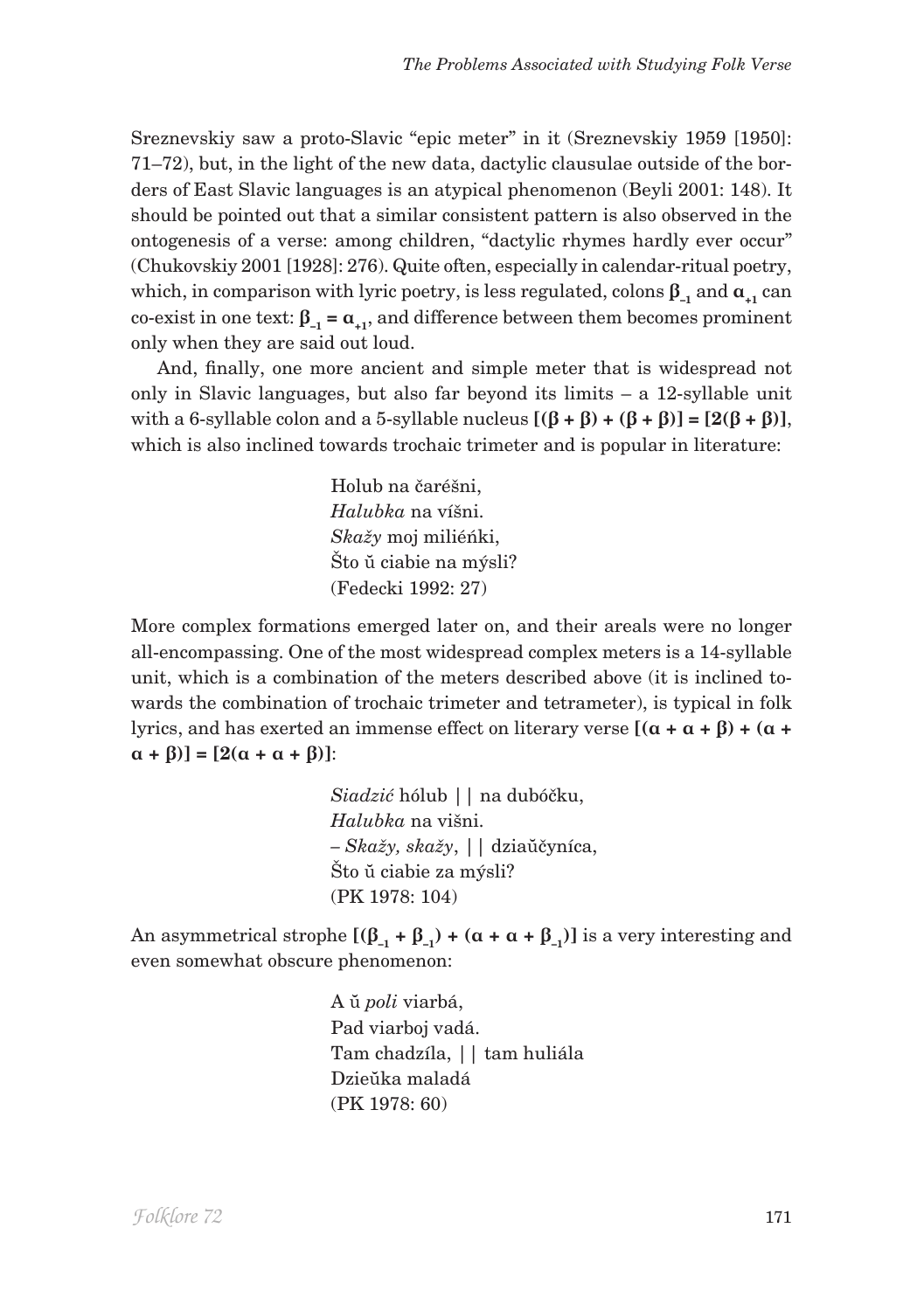Its modification with feminine clausulae is also typical: **[(β + β) + (α + α + β)]**. It is widespread in West Slavic folk verse (Marčok 1980: 135) as well as in Lithuanian ones (Sauka 1980: 9, 21). It is not used in literature, except for one pasticcio done by Maksim Bahdanovič, which is known to us.

The meters where colons stand in contrast are less typical. Among them, the most popular is the  $\beta$  +  $\alpha$  type, which is represented by numerous versions, for example, a 10-syllable unit  $[(β_{+1} + α) + (β_{+1} + α)] = [2(β_{+1} + α)]$ :

> U niadzieĺku ránieńka || na zarý Ščabiatala lástaŭka || na *mory* (PK 1978: 50)

The invert correlation of the short and long colons is observed in the meter that is popular in the study of poetry and folklore studies, owing to the attention paid to it by Trubetskoy and Yakobson. It is well-known as a Serbian "deseterets", which is a basic meter in the South Slavic epic. It is current in the West Slavic area as well as among the Lithuanians and Hungarians (Gasparov 2003: 203), and it is quite often used in Belarusian folk lyrics  $-[(\alpha + \beta) + (\alpha + \beta)]$ **β)] = [2(α + β)]**:

> Za tumánam || *ničoha* nie vídna, Toĺki vídna || dúba zielianóha (PK 1978: 80)

For the first time, this form, along with the "Russian meter", was put forward for the part of the proto-Slavic epic verse by Sreznevskiy, and his idea was picked up by Trubetskoy and Yakobson (Trubetskoy 1987: 356–358; Yakobson 1987: 39–47). The latter even "derived" this meter from the Indo-European 8-syllable unit, and, in turn, he "derived" bylina verse from the "derived" 10-syllable unit. Just like in the case of the Russian meter, Sreznevskiy and his followers were incorrect. I will not cite valid criticism against "deriving" bylina verse from "deseterets", put forward by Zaytsev (1995), but will only point out that the division of meters into epic and lyrical ones in a long-term perspective is inefficient and is not supported by any evidence. There are no reasons to believe that proto-Slavic epos has ever existed, and if it did, the epic traditions that we know about, i.e., Serbian, Russian, and Ukrainian, seem not to be linked to each other. Calendar-ritual poetry provides a more reliable material for reconstructing the ancient verse.

Interestingly enough, in some songs of the Belarusian calendar cycle there is a strophe consisting of colons used in "deseterets", but more complex in composition, with a double 6-syllable colon and a repetition of a 4-syllable colon at the end of the period as a refrain  $-[(\alpha + \beta + \beta) + \alpha]$ :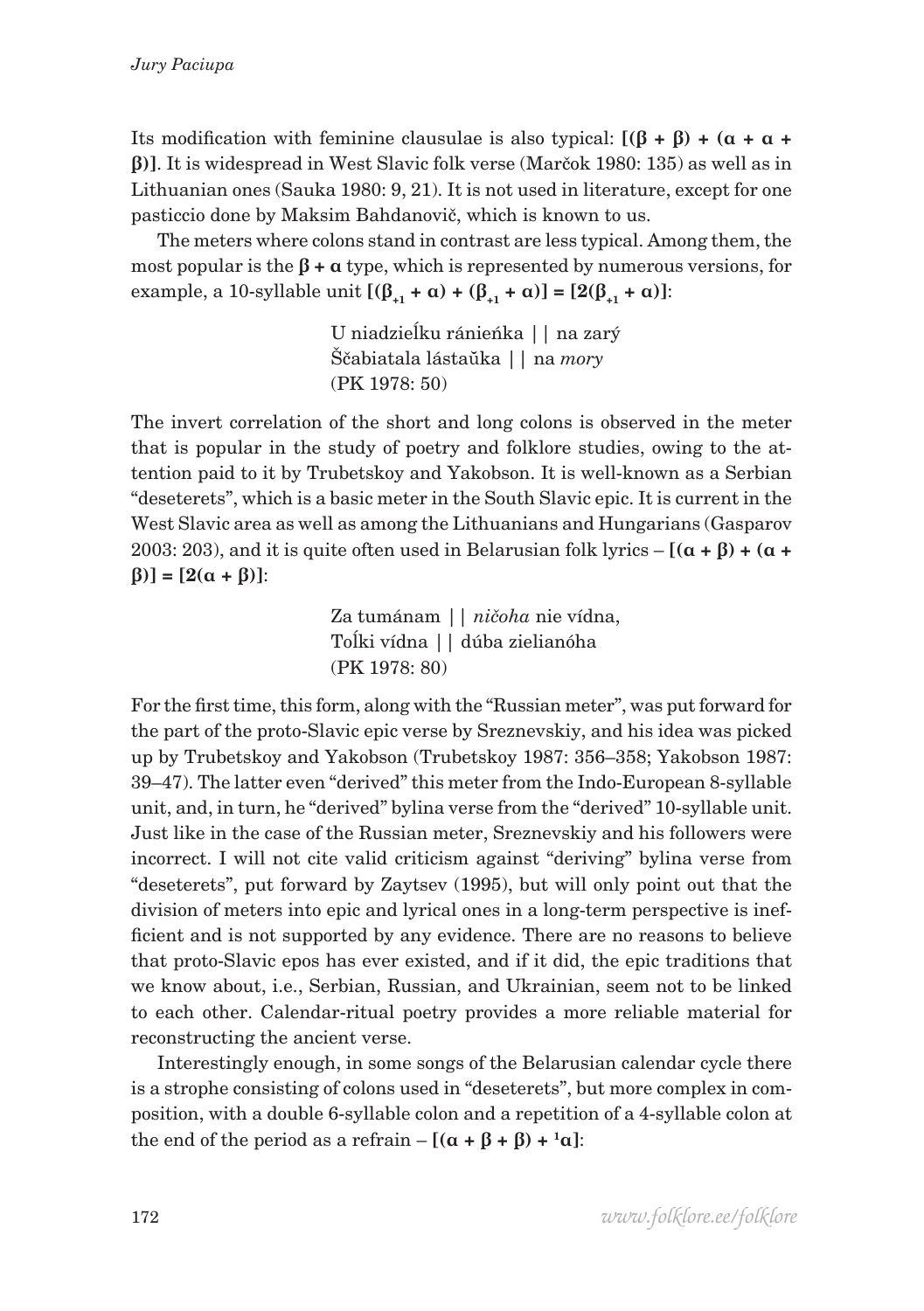Aj, dabránač! Šyrokaje pólie, Žyta jadranóje, Aj, dabránač! (PZK 1992: 347)

I have not studied well enough the area where this strophe is widely used, but mainly it is linked to the north-eastern part of Belarus.

As for the Russian bylina verse, it possibly dates back to the ancient Slavic 12-syllable  $\alpha + \alpha + \alpha$  (in the Turkic tradition – as an 11-syllable  $v^2 + v^2 + \alpha$ <sub>-1</sub>). Here is an example of the strophe where the connection of a 12-syllable unit with  $[\alpha + \alpha + \alpha] + [\alpha + \alpha + \alpha] + [\alpha + \alpha + \alpha] = [2(\alpha + \alpha + \alpha)]$  can be observed:

> *Viasna* krásna, || *viasna* krásna || nastupáje,  *Vadoj* lúhi, || *vadoj* lúhi || zaliváje… (PZK 1992: 181)

If we leave out the repetition of the first colon, we get a typical 8-syllable unit: *Viasna krásna // nastupáje*. Let us compare the same transaction in the Turkic language: "It is enough to leave out the first four syllables without detriment to sense, and we are getting a verse consisting of seven syllables" (Korogly 1983: 303).

Veselovskiy (1989: 186) said that epos was genetically linked to lamentations, and Yakobson also stressed this connection in every particular tradition, mainly, in the Serbian and Russian traditions (Yakobson 1987: 39–40). All the more amazing is that he was trying to forcibly narrow down all of those different traditions to a single imaginary source. As for the verse of the Russian lamentations, it lost caesura; after having been modified this way, it started resembling a paeon or an alternating trochee. Loss of caesurae has led to the transformation of the three archeritmemas into a hyperritmema with an 11-syllable nucleus:  $\alpha + \alpha + \alpha \rightarrow \psi$ . Here is an example of a Russian lamentation where the particle  $\partial a$  (in square brackets) enables us to partially trace the "stitches" of the original colons:

> Iz-pod réchen'ki plyvét [da] sera útushka, Eta útushka plyvét [da] potikhóshen'ku, Ona khóbody dayét [da] pomaléshen'ku, Goloskóm ona zhupít [da] zhalobnéshen'ko… (Agreneva-Slavyanskaya 1896: 9–10)

Language places huge pressure on the universals of the rhythm, which leads to the modification of original meters. For example, the 5-syllable colon described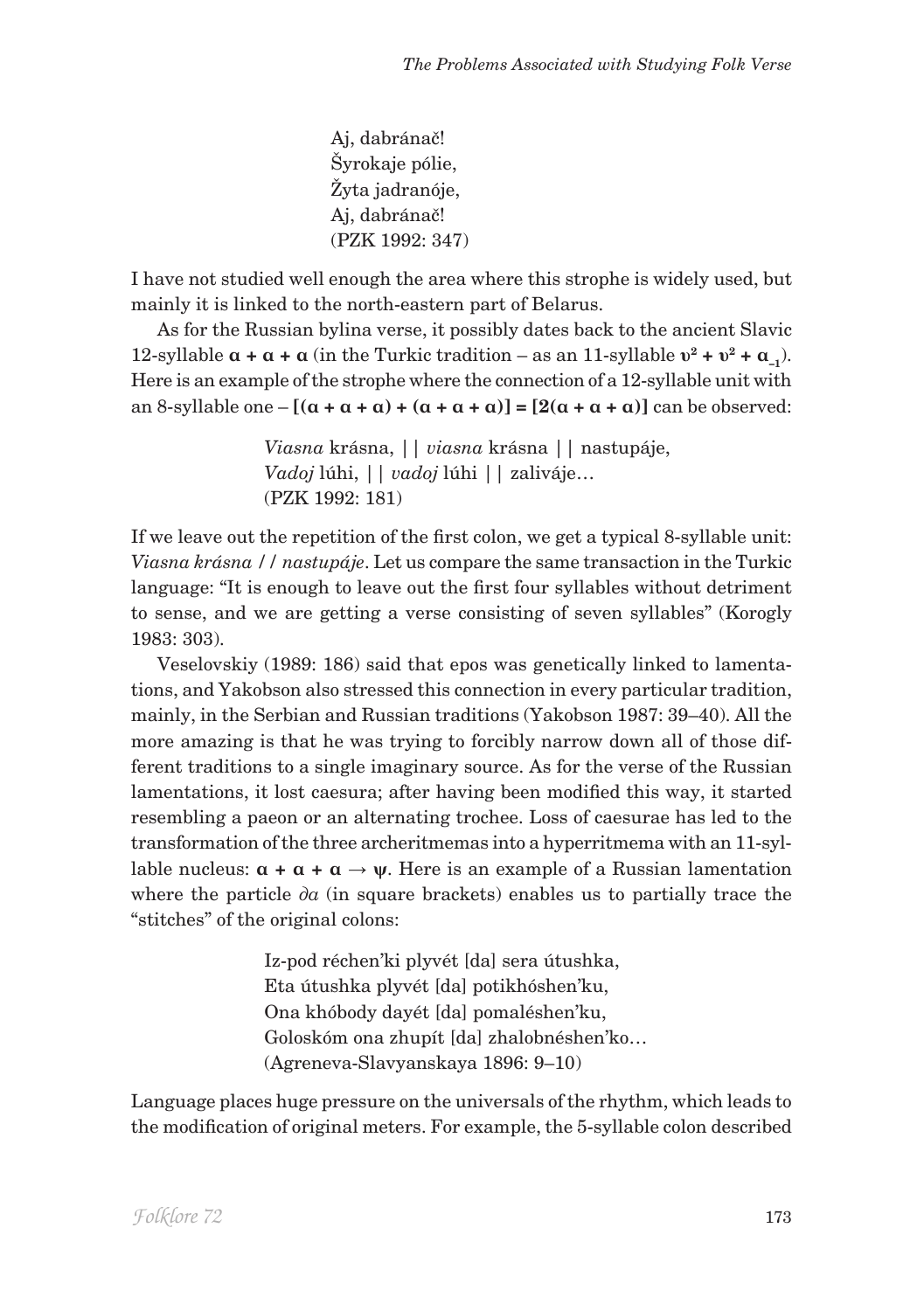above in versions  $\beta_{-1}$  and  $\alpha_{+1}$  has a third version, too, with a shift of constanta to the next-to-last syllable and a formation of a 4-syllable nucleus. Obviously, this pressure was exerted by the Polish language. In this case, there is simply no space for a trochee, and we are getting something like a dactyl as an invariant (**О**оо**О**о) and an iambic dimeter as a variant (оОо**О**о). Let us designate this dactyl-type ritmema with a  $\lambda \rho$ ; the strophe formula will be  $[(\lambda \rho + \lambda \rho) + (\lambda \rho + \lambda \rho)]$  $[\lambda$ <sub>ρ</sub>**)**] = [2( $\lambda$ ρ +  $\lambda$ ρ)]:

> *Dažali* žýta || až da daróhi, – Ŭ našaha pána || borzdyja nóhi. Nie žaluj, páni, || bielaha sýru, – Dasć Boh /\ páni || dobraha sýna (BNP 1959: 14)

The fate of this meter in folklore and literature is curious indeed (see Paciupa 2014: 154–156). I will not rest upon it for too long, so let us turn to generalizations and outline the problems that crop up in the field of folklore poetry studies in light of the data cited above.

## **PERSPECTIVES**

Firstly, it should be pointed out that binary and trinary rhythmical formations are not limited to the level of syllables, and versified speech cannot be reduced to physiology. "In poetry, measure is not dependent on breathing, it follows the rhythm coming from the brain, not from the lungs" (Terner & Poppel' 1995: 85). The universals of the rhythm can encompass more complex formations, being included into each other just like nesting dolls. In this case, verse is just one of the manifestations of mental rhythms, or, as it has been pointed out by Alandskiy, "meter is an individual case of a larger psychological phenomenon" (Alandskiy 1875: 81). It should be stressed here that we are nowhere near postulating a "triadic" etc. model of nature, but, on the opposite, we believe that in the course of the cognitive process, an object is forcibly rhythmicized by our brain, which is indisposed to notice the force it is applying. In binary and trinary rhythms, not only the syllables in colons are arranged, but also colons in periods, motifs in plots, etc. A transition to a higher level of organization can be written down by the following formulae:  $v \times x = Y$ ;  $\alpha \times x = A$ , or  $v^x = Y$ ;  $\mathbf{a}^{\mathbf{x}} = \mathbf{A}$ . The condition of the most ancient poetic text can be represented as **\*ξ = \*κn**, where **n** = 2, 3.

The second important aspect that we should pay attention to is related to the perspectives of the development of the studies of poetry. The discovery of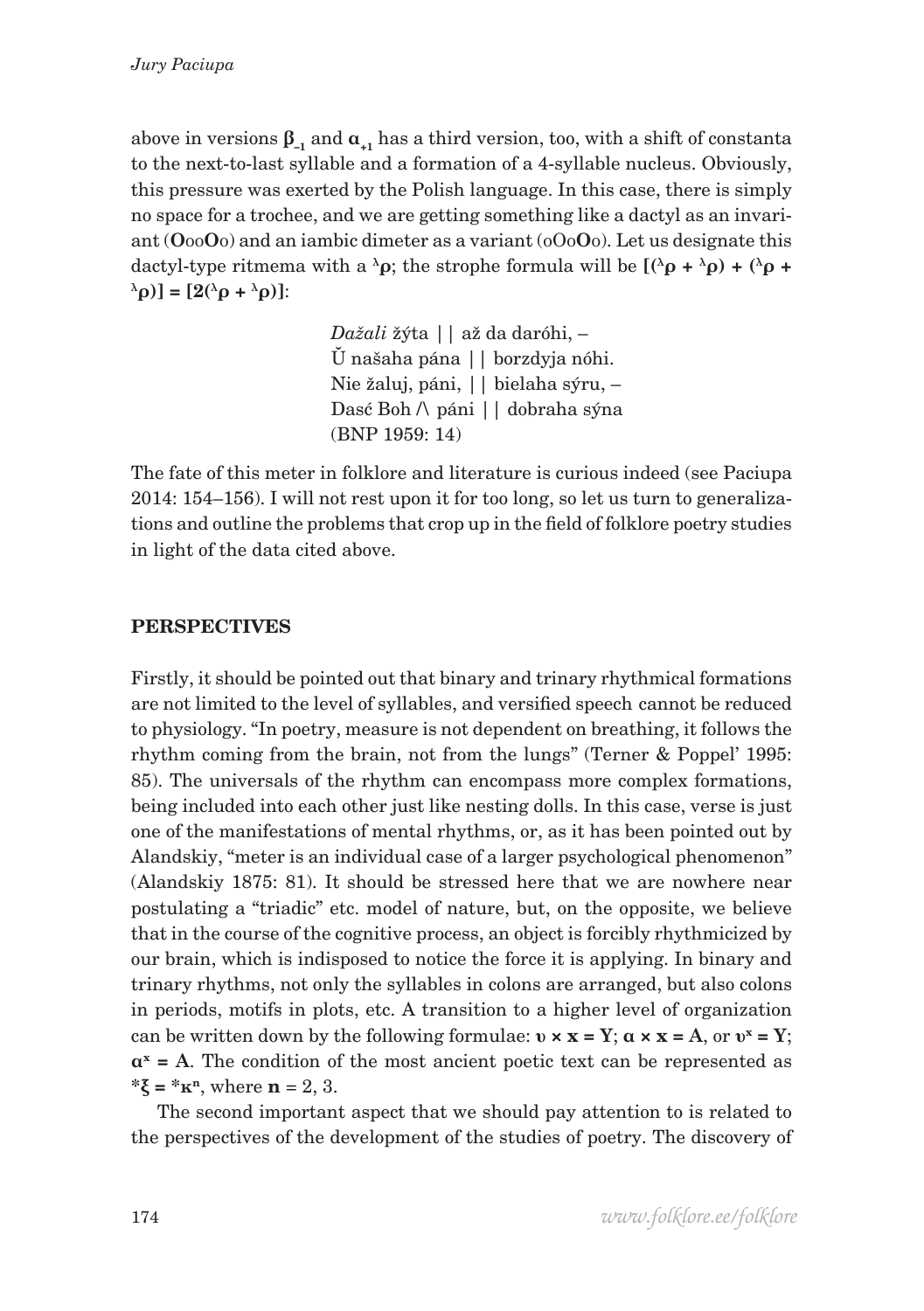rhythmical universals allows us to take a fresh look at verse in terms of time and spatial aspects. While reconstructing the ancient conditions of verse, we should abandon prose-centeredness, where prose is perceived as the norm and verse is regarded as anomaly, and the whole history of verse is seen as a process of the "harmonization of prose". With such an attitude in mind, conclusions are made without due consideration of the conditions of the language, and more precisely, on the basis of one or another model of speech that is developed enough. Verse is dependent on the prosodic setting, in which universals are actualized. Another error made during reconstruction is the projection of the rules of development of literary verse onto folk verse. The revolutionary conclusions made by Perry and Lord are not taken into consideration: "An oral piece of writing is not created *for* performing it, it is created *in the process* of performing" (Lord 1994: 24). In folk verse, there is no loss of rhythm that would not be compensated for at the moment of its reproduction. But we should bear in mind that, in addition to rhythm universals, there are also some rhythmical stereotypes that keep migrating in the process of cultural exchange until they collide with a specific prosody.

Penetration into the layers of time is unthinkable without mapping the geography of meters. Instead of pinning the labels, such as "accentual" and "syllabic", and wandering into the maze of statistics of inter-ictus intervals, which is pointless if there is no clear vision of an invariant, instead of endless arguments about theories, each one of which is right in its own way, the study of poetry should eventually resort to the cataloguing of folk verse with due consideration of the areas of distribution of this or that form within a national and international scale, with a perspective of tracing isoglosses. The essential support within the context of comparative metrics can be provided by comparative studies of exclamations and onomatopoeias, which was highlighted by Jakobowski (see Jakobowski 1891). We are distancing ourselves from Bowwow and Pooh-pooh theories, but in interjections and onomatopoeias we see the enclaves, in a similar way to earlier stages of cultural development, which still contain features hidden in more complex language subsystems.

## **ACKNOWLEDGEMENTS**

The article was written as part of a project financed by the Foreign Ministry of Estonia through the Developmental Cooperation Programme (66-2015-A).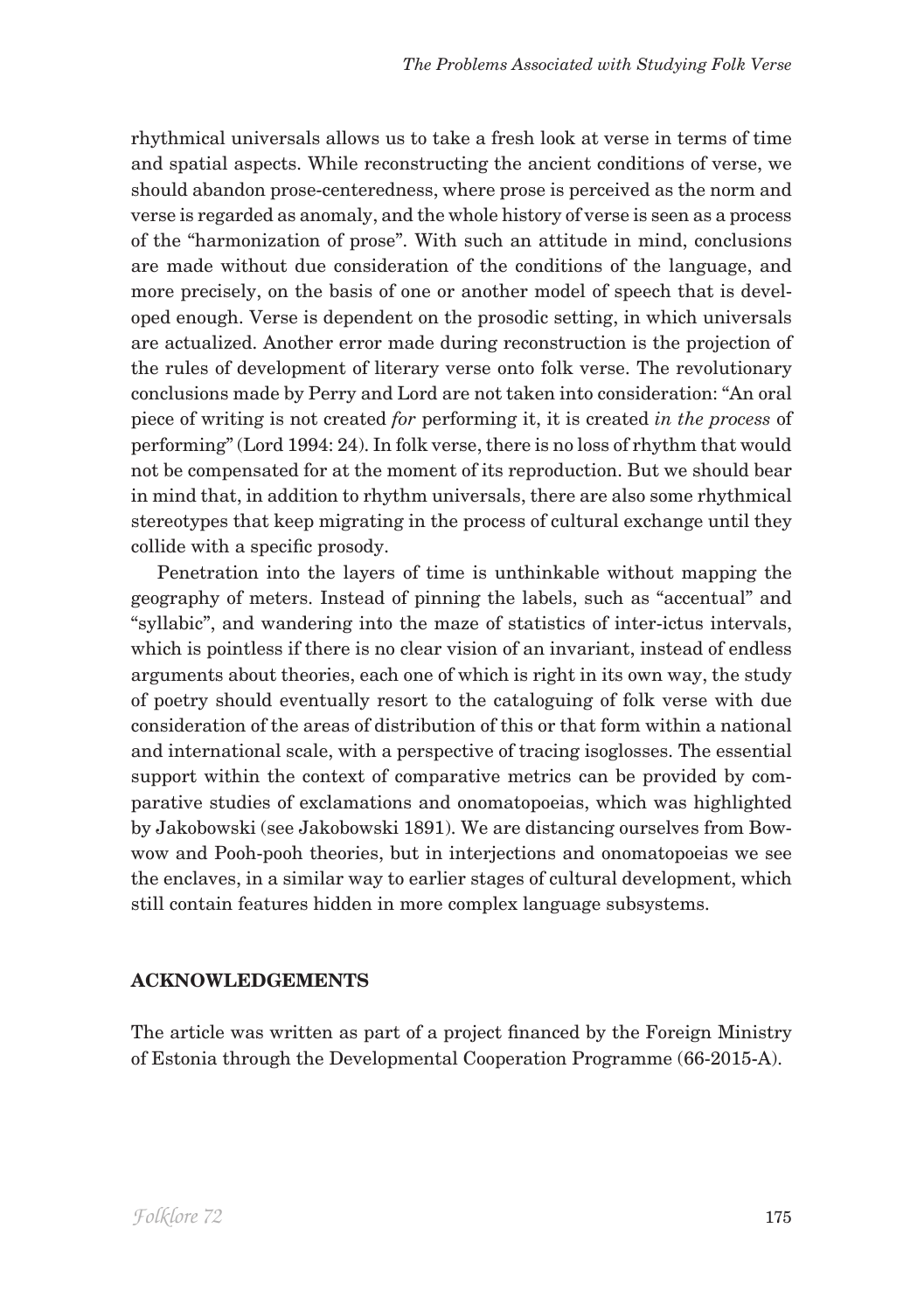# **Notes**

- **<sup>1</sup>** Herein the term *syntagma* should be seen as a "fragment of a speech chain, a part of a phrase" (i.e., a syntagma according to Shcherba, not according to de Saussure).
- **<sup>2</sup>** As for the term *line*, which is sometimes promoted as the underlying category of verse, it is irrelevant to folk verse: firstly, it can accommodate one colon or the entire period, and, secondly, one way or another, it is an interpretation of a folklorist.
- **<sup>3</sup>** Every single letter denotes a syllable: a small letter 'o' means an unstressed syllable; a capital letter 'О' means a slightly stressed syllable, a capital bold letter '**O**' means strongly stressed syllable; x means a varying number (0–1–2…) of clausula syllables; two vertical lines || mean a caesura; slash and backslash characters /\ mean a leymah.
- **<sup>4</sup>** This term was first used by Yanakiev (1960: 89–95), but with a completely different meaning.
- **<sup>5</sup>** Neither a clausula nor an anacrusis are included in a nucleus, according to Yanakiev (1960: 95), or in a metric sequence, according to Tomashevskiy (1923: 46), which, in my opinion, is inappropriate, since everything that is happening to the left of the constant is a single whole field of rhythmic strain. If the nucleus does not include the anacrusis, the notion of the nucleus will lose its explanatory power.
- **<sup>6</sup>** Recently, interest in similar structures among philosophers has been revived. For example, a huge amount of culturological material has been collected and generalized in a book by Borzova (2007). But, unfortunately, philosophical research in this field quite often indulges in essentialism and mysticism.

### **REFERENCES**

- Agreneva-Slavyanskaya, Ol'ga 1896 [1887]. *Opisanie russkoi krest'ianskoi svad'by s tekstom i pesniami: obriadovymi, golosil'nymi, prichital'nymi i zavyval'nymi*. [Description of Russian Farmers' Wedding with the Text and Songs: Ritual, Crying, Wailing, Lamentative.] In 3 vols. Vol 2. *Opisanie vsekh obriadov svadebnogo dnia*. [Description of the Wedding Day Rituals.] Tver': n.p.
- Akhmetov, Zaki 1964. *Kazakhskoe stikhoslozhenie: Problemy razvitiia stikha v dorevoliutsionnoi i sovremennoi poezii*. [Kazakh Versification (Problems of Verse Development in Prerevolutionary and Modern Poetry).] Alma-Ata: Nauka.
- Alandskiy, Pavel 1875. Poeziia kak predmet nauki. [Poetry as a Subject of Science.] *Universitetskie izvestiia*, No. 2, Chast' neofitsial'naya, pp. 71–129.
- Bardavelidze, Dzhondo 1975. K izucheniiu drevneishikh stikhotvornykh form. [To the Study of the Most Ancient Poetic Forms.] In: N. Kravtsov (ed.) *Problemy fol'klora*. Moscow: Nauka, pp. 191–197.
- Beyli, Dzheims 2001. *Izbrannye stat'i po russkomu narodnomu stikhu*. [Selected Articles on Russian Folk Verse.] Moscow: Iazyki russkoi kul'tury.
- BNP 1959 = *Bielaruskija narodnyja piesni.* [Belarusian Folk Songs.] Minsk: Dziaržaŭnaje vydaviectva BSSR.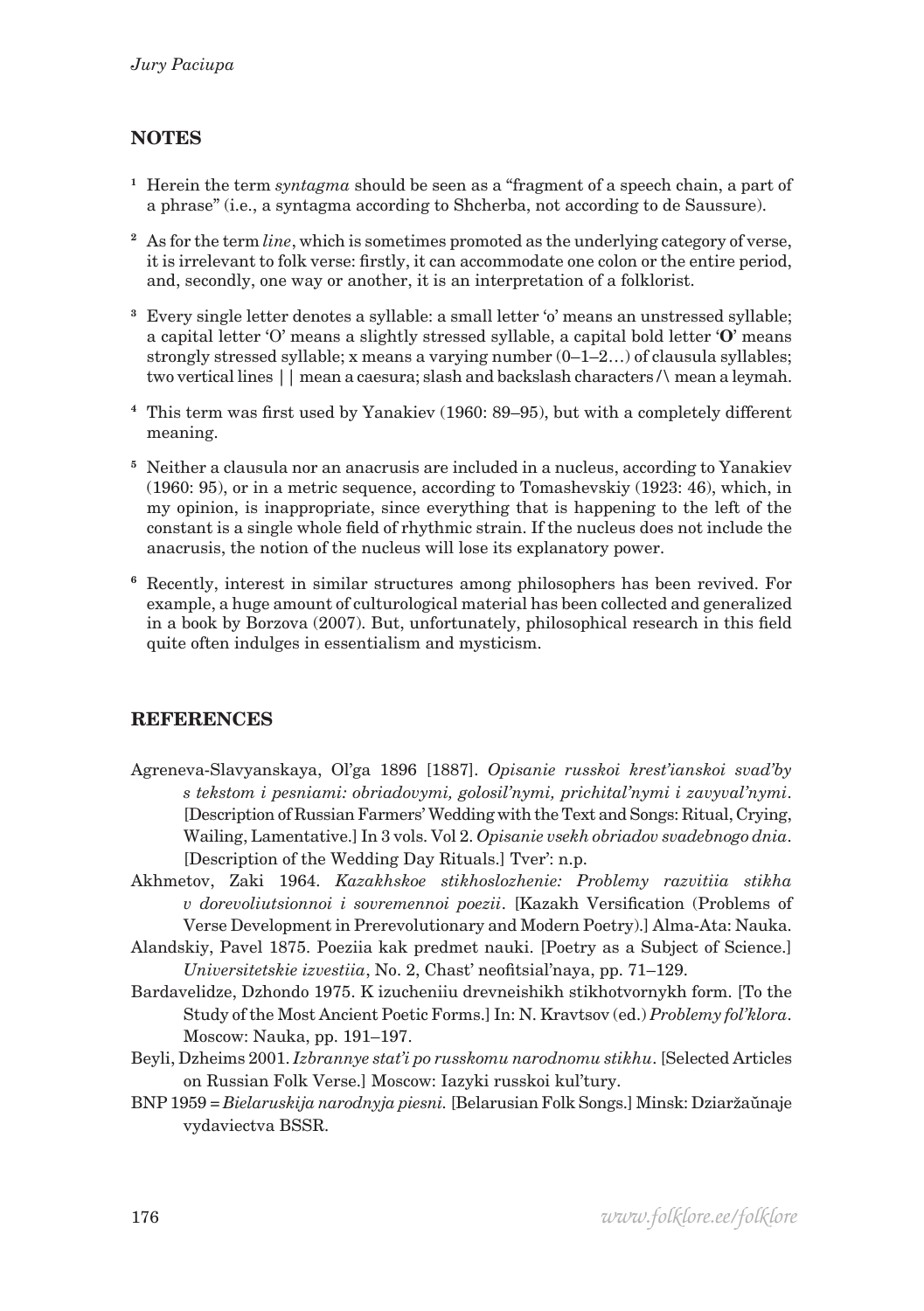- Bondarko, Liia & Verbitskaia, Liudmila & Gordina, Mirra 1991. *Osnovy obshchei fonetiki: Uchebnoe posobie*. [Foundations of General Phonetics: Manual.] St. Petersburg: Izd-vo Sankt-Peterburgskogo universiteta.
- Borzova, Elena 2007. *Triadologiia.* [Triadology.] St. Petersburg: SPbGUKI.
- Chudovskiy, Valerian 1915. Neskol'ko myslei k vozmozhnomu ucheniiu o stikhe (s primernym razborom stikhoslozheniia v I glave "Evgeniia Onegina"). [Several Thoughts about the Possibility of Verse Teaching (On the Example of Versification Analysis in the First Chapter of "Evgeniy Onegin").] *Apollon*, No. 8–9, pp. 55–95. Available at http://www.v-ivanov.it/apollon/apollon\_1915\_08-09.pdf, last accessed on 28 May 2018.
- Chudovskiy, Valerian 1917. Neskol'ko utverzhdenii o russkom stikhe. [Several Statements about Russian Verse.] *Apollon*, No. 4–5, pp. 58–69. Available at http:// www.v-ivanov.it/apollon/apollon\_1917\_04-05.pdf, last accessed on 28 May 2018.
- Chukovskiy, Korney 2001 [1928]. Ot dvukh do piati. [From Two to Five.] *Sobranie sochinenii v 15 t*. Vol. 2. Moscow: Terra & Knizhnyi klub. Available at http:// www.chukfamily.ru/kornei/prosa/knigi/onetofive, last accessed on 28 May 2018.
- Dubenskiy, Dmitriy 1828. *Opyt o narodnom russkom stikhoslozhenii*. [Experience of Folk Russian Versification.] Moscow: Universitetskaia tipografiia.
- Fedecki, Ziemowit 1992. *Cioplyja viečary… dy chalodnyja ranki… czyli Co śpiewano w Feliksowie: (bielaruskija narodnyja piesni Lidskaha pavietu).* [Belarusian Folk Songs of Lida District.] Warszawa: Białoruskie towarzystwo społeczno-kulturalne.
- Gasparov, Mikhail 2003. *Ocherk istorii evropeiskogo stikha*. [Essay of European Verse History.] Moscow: Fortuna Limited.
- Gasparov, Mikhail & Skulacheva, Tat'iana 2004. *Stat'i o lingvistike stikha*. [Articles about Linguistics of Verse.] Moscow: Iazyki slavianskoi kul'tury.
- Ivanov, Vyacheslav & Toporov, Vladimir 1963. K rekonstruktsii praslavianskogo teksta. [To the Reconstruction of Proto-Slavic Text.] *Slavianskoe Iazykoznanie: Doklady sovetskoi delegatsii. V Mezhdunarodnyi S"ezd Slavistov (Sofiia, sentiabr' 1963).*  Moscow: Izdatel'stvo AN SSSR, pp. 88–158. Available at http://www.pseudology. org/Literature/5\_Siezd\_Slavyanskoe\_Yazykoznanie\_1963a.pdf, last accessed on 28 May 2018.
- Jakobowski, Ludwig 1891. *Die Anfänge der Poesie: Grundlegung zu einer realistischen Entwickelungsgeschichte der Poesie*. Dresden & Leipzig: E. Pierson's Verlag. Available at https://archive.org/details/dieanfngederpoe01jacogoog, last accessed on 28 May 2018.
- Kodzasov, Sandro & Krivnova, Ol'ga 2001. *Obshchaia fonetika: Uchebnik*. [General Phonetics: Textbook.] Moscow: Izd-vo Rossiiskogo gosudarstvennogo gumanitarnogo universiteta.
- Korogly, Khalyk 1983. *Vzaimosviazi eposa narodov Srednei Azii, Irana i Azerbaidzhana*. [Interconnections of Eposes of Middle Asia, Iran and Azerbaijan Peoples.] Moscow: Nauka.
- Kulakovskiy, Yulian 1890. K voprosu o russkom narodnom stikhe. [To the Issue of Russian Folk Verse.] *Chteniia v istoricheskom obshchestve nestora letopistsa*. Vol. 4. Kiev: Tipografiia V.I. Zavadszkago, pp. 1–3. Available at http://history.org. ua/LiberUA/ChtenIONL4\_1890/ChtenIONL4\_1890.pdf, last accessed on 28 May 2018.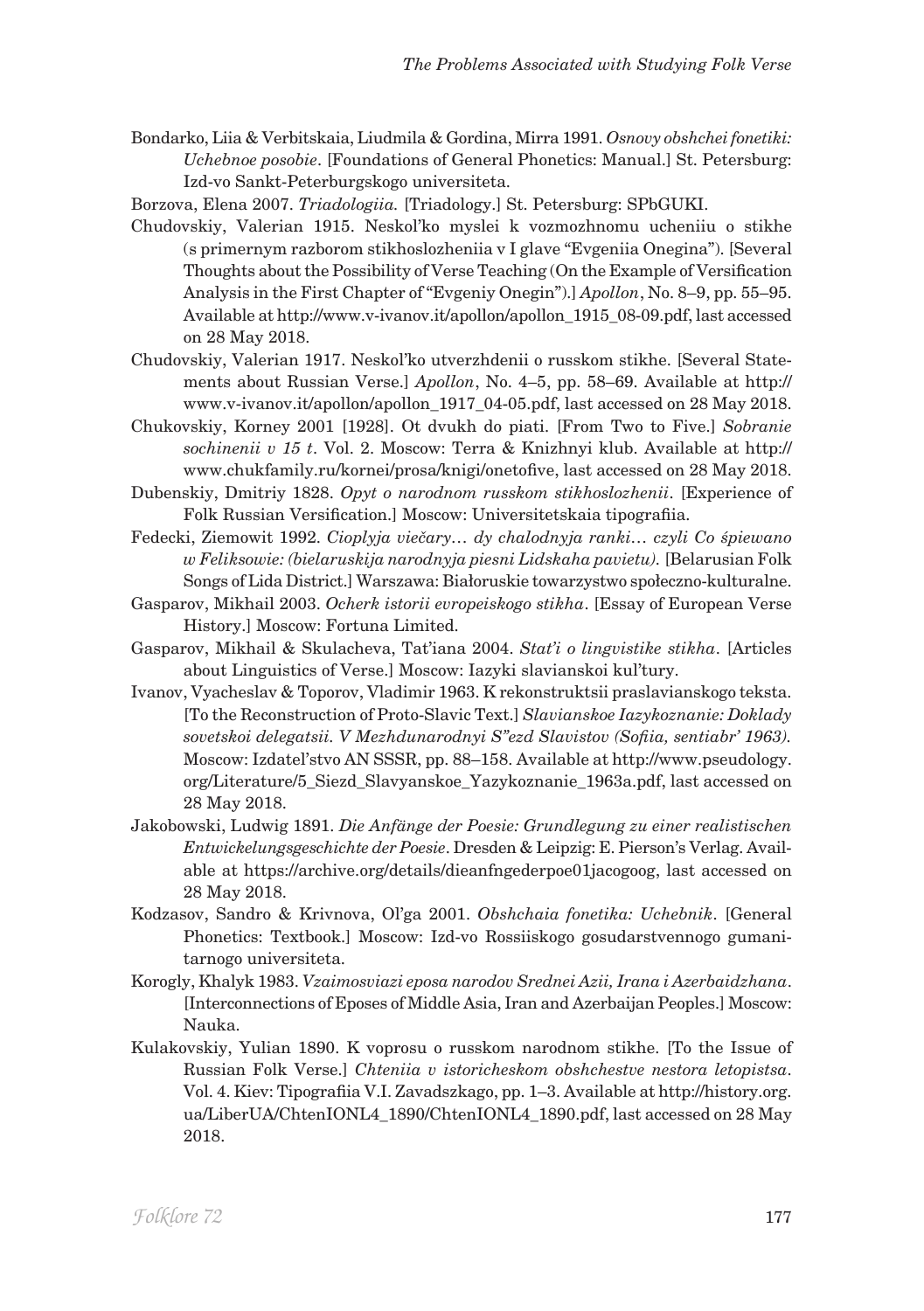- Kvyatkovskiy, Aleksandr 1966. *Poeticheskii slovar'*. [Poetical Vocabulary.] Moscow: Sovetskaia entsiklopediia.
- Kvyatkovskiy, Aleksandr 2008. *Ritmologiia*. [Rhythmology.] St. Petersburg: INAPRESS & Izdatel'stvo Dmitrii Bulanin.
- Leang, Khap An 1963. Elementy kkhmerskogo stikhoslozheniia. [Elements of Khmer Versification.] *Narody Azii i Afriki*, Vol. 6, pp. 130–139.
- Lord, Al'bert 1994. *Skazitel'*. [Storyteller.] Transl. and commented by Iu. Kleiner & G. Levinton. Moscow: Izdatel'skaia firma Vostochnaia literatura RAN.
- Marčok, Viliam 1980. *Estetika a poetika* ľudovej *poézie*. [Aesthetics and Poetics of Folk Poetry.] Bratislava: Tatran.
- Paciupa, Jury 2004. Strala Zienona: Rytmalahičny traktat. [Zenon's Arrow: Rhythmological Tractate.] *Arche*, Vol. 5, pp. 262–319.
- Paciupa, Jury 2014. Rytmavyja struktury bielaruskaj narodnaj piesni: Podstupy da prabliemy (na materyjalie v. Damejki Lidskaha rajona). [Rhythmic Structures of Belarusian Folk Song: Approach to the Issue, on the Data of Dameiki Village, Lida District).] *Bielaruski faĺklor: Materyjaly i dasliedavanni: Zbornik navukovych prac*. Minsk: Bielaruskaja navuka, Vol. 1, pp. 137–161.
- Paciupa, Jury 2014–2016. Zakony rytmu i pryroda vykličnikaŭ. [Laws of Rhythm and Nature of Interjections.] *Rodnaje slova*, 2014: Vol. 8, pp. 23–26; Vol. 9, pp. 22–25; Vol. 11, pp. 19–24; 2015: Vol. 1, pp. 29–34; Vol. 4, pp. 25–31; 2016: Vol. 2, pp. 18–23.
- Paciupa, Jury 2016. Vieršavannie ŭ zamovach: Pavodlie materyjalaŭ Viciebščyny i Hrodzienščyny. [Versification in Spells According to the Materials of Vitsebsk and Hrodna Regions.] *Bielaruski faĺklor: Materyjaly i dasliedavanni: Zbornik navukovych prac*. Minsk: Biel. navuka, Vol. 3, pp. 146–197.
- PK 1978 = *Piesni pra kachannie.* [Songs about Love.] Minsk: Navuka i technika.
- Polivanov, Yevgeniy 1963. Obshchii foneticheskii printsip vsiakoi poeticheskoi tekhniki. [General Phonetic Principle of Any Poetical Technique.] *Voprosy iazykoznaniia*, Vol. 1, pp. 99–112. Available at http://www.ruslang.ru/doc/voprosy/voprosy1963-1. pdf, last accessed on 29 May 2018.
- Potebnya, Aleksandr 1884. Obzor poeticheskikh motivov koliadok i shchedrivok. I: Razmer. [Overview of Poetical Motifs of Carols and Pre-New Year Songs. I: Meter.] *Russkii filologicheskii vestnik*, Vol. 11, No. 1, pp. 1–32.
- Propp, Vladimir 2001. *Morfologiia volshebnoi skazki*. [Morphology of the Fairytale.] Moscow: Labirint.
- PZK 1992 = *Paezija bielaruskaha ziemliarobčaha kaliendara.* [Poetry of Belarusian Agricultural Calendar.] Minsk: Navuka i technika.
- Samsonov, Dormidont 1817. Kratkoe rassuzhdenie o russkom stikhoslozhenii. [Brief Speculation about Russian Versification.] *Vestnik Evropy*, Vol. 15–16, pp. 219–253.
- Sauka, Leonardas Yonovich 1980. *Stikhoslozheniye litovskikh narodnykh pesen. Avtoreferat dissertatsii na soiskanie uchenoi stepeni doktora filologicheskikh nauk*. [Versification of Lithuanian Folk Songs. Author's Abstract of the Dissertation for the Scientific Degree of PhD.] Vilnius: n.p.
- Shtokmar, Mikhail 1952a. *Issledovaniia v oblasti russkogo narodnogo stikhoslozheniia*. [Research in the Field of Russian Folk Versification.] Moscow: Izd-vo Akademii nauk SSSR.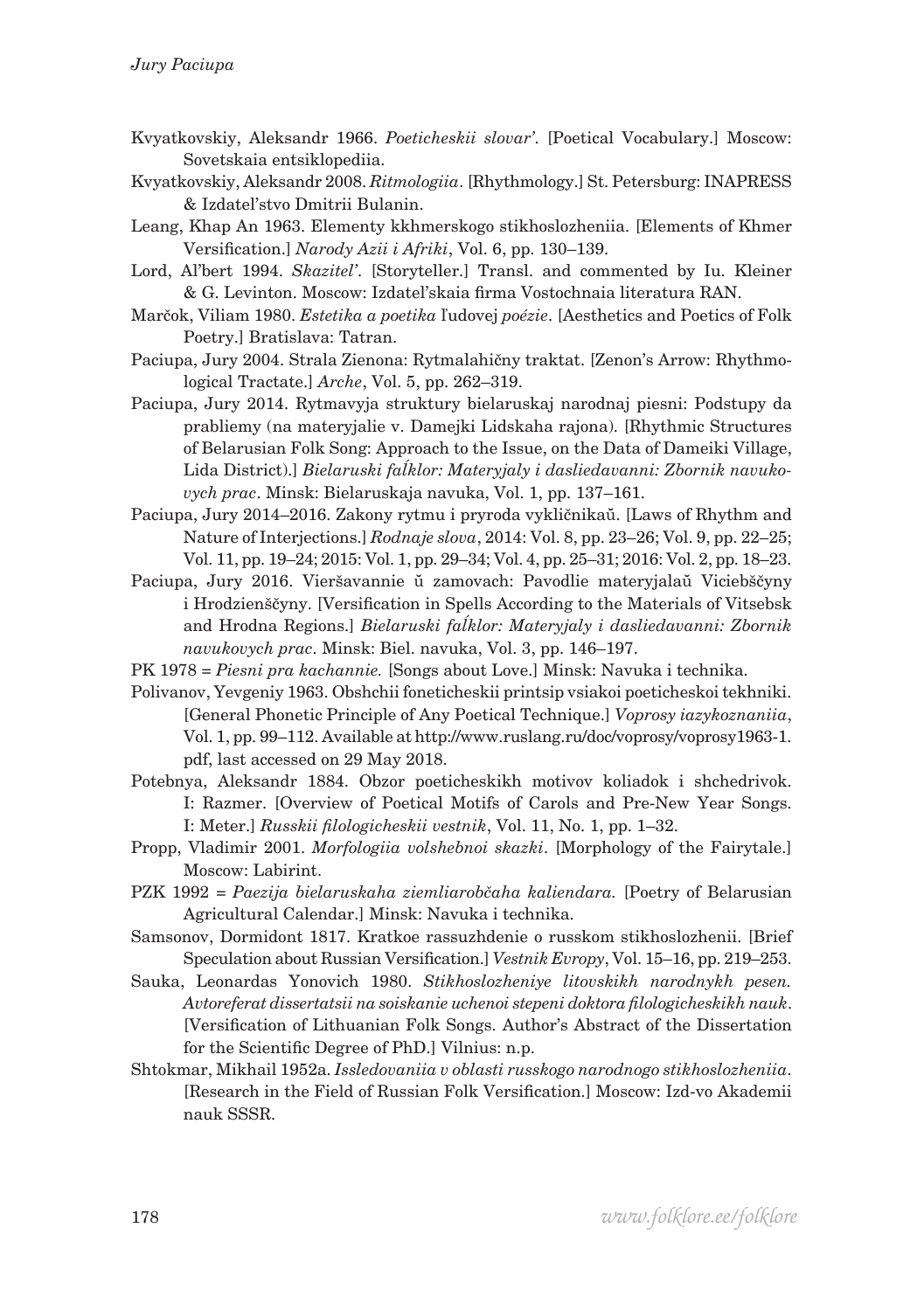- Shtokmar, Mikhail 1952b. O stikhovoi sisteme Maiakovskogo. [About the Verse System of Mayakovsky.] *Tvorchestvo Maiakovskogo: Sbornik statei*. Moscow: Izdatel'stvo Akademii nauk SSSR, pp. 258–312.
- Slovar' 1974 *= Slovar' literaturovedcheskikh terminov.* [Dictionary of Terms in Literature Studies.] Edited & compiled by L. Timofeev & S. Turaev. Moscow: Prosveshchenie.
- Sreznevskiy, Izmail 1959 [1850]. *Mysli ob istorii russkogo iazyka (chitano na akte Imperatorskogo S. Peterburgskogo universiteta, 8-go fevralia 1849 goda).* [Thoughts about the History of the Russian Language (Reported at the Sitting of Imperial St. Petersburg University on 8 February 1849).] Moscow: Gosudarstvennoe uchebno-pedagogicheskoe izdatel'stvo.
- Taranovskiy, Kirill 2000. *O poezii i poetike*. [About Poetry and Poetics.] Compiled by M. Gasparov. Moscow: Iazyki russkoi kul'tury.
- Taranovskiy, Kirill 2010. *Russkie dvuslozhnye razmery: Stat'i o stikhe*. [Russian Disyllabic Meters: Articles about Verse.] Moscow: Iazyki slavyanskoi kul'tury.
- Terner, Frederik & Poppel', Ernst 1995. Poeziia, mozg i vremia. [Poetry, Brain and Time.] *Krasota i mozg: Biologicheskie aspekty estetiki*. Moscow: Mir, pp. 74–96.
- Timofeyev, Leonid 1958. *Ocherki teorii i istorii russkogo stikha*. [Essays of Russian Verse Theory and History.] Moscow: Gosudarstvennoe izdatel'stvo khudozhestvennoi literatury.
- Timofeyev, Leonid 1987. *Slovo v stikhe: Monografiia*. [Word in Verse: Monograph.] Moscow: Sovetskii pisatel'.
- Tomashevskiy, Boris 1923. *Russkoe stikhoslozhenie: metrika*. [Russian Versification: Metrics.] St. Petersburg: Izdatel'stvo Akademiia.
- Tomashevskiy, Boris 1959. *Stikh i iazyk: Filologicheskie ocherki*. [Verse and Language: Philological Essays.] Moscow & Leningrad: Gosudarstvennoye izdatel'stvo khudozhestvennoi literatury.
- Trediakovskiy, Vasiliy 2002. Sposob k slozheniiu rossiiskikh stikhov, protiv vydannogo v 1735 gode ispravlennyi i dopolnennyi. [The Way to Russian Versification, Corrected and Supplemented Edition of 1735.] In: A. Ranchin & V. Korovin (comps.) *Kritika XVIII veka*. Moscow: Olimp & AST, pp. 109–147.
- Trubetskoy, Nikolay 1987. *Izbrannye trudy po filologii: Perevody*. [Selected Works on Philology: Translations.] Moscow: Progress.
- Tudenov, Gunga 1958. *Buriatskoe stikhoslozhenie: ritmicheskaia organizatsiia buriatskikh stikhov*. [Buryat Versification: Rhythmic Organization of Buryat Verses.] Ulan-Ude: Buriatskoe knizhnoe izdatel'stvo.
- Veselovskiy, Aleksandr 1989. *Istoricheskaia poetika*. [Historical Poetics.] Moscow: Vysshaia shkola.
- Vostokov, Aleksandr 1817. *Opyt o russkom stikhoslozhenii*. [An Experience of Russian Versification.] St. Petersburg: Morskaia Tipografiia.
- Yakobson, Roman 1923. *O cheshskom stikhe: preimushchestvenno v sopostavlenii s russkim*. [About Czech Verse Mainly in Comparison with the Russian One.] Moscow: Gosudarstvennoe izdatel'stvo.
- Yakobson, Roman 1987. *Raboty po poetike: Perevody*. [Works on Poetics: Translations.] Moscow: Progress.